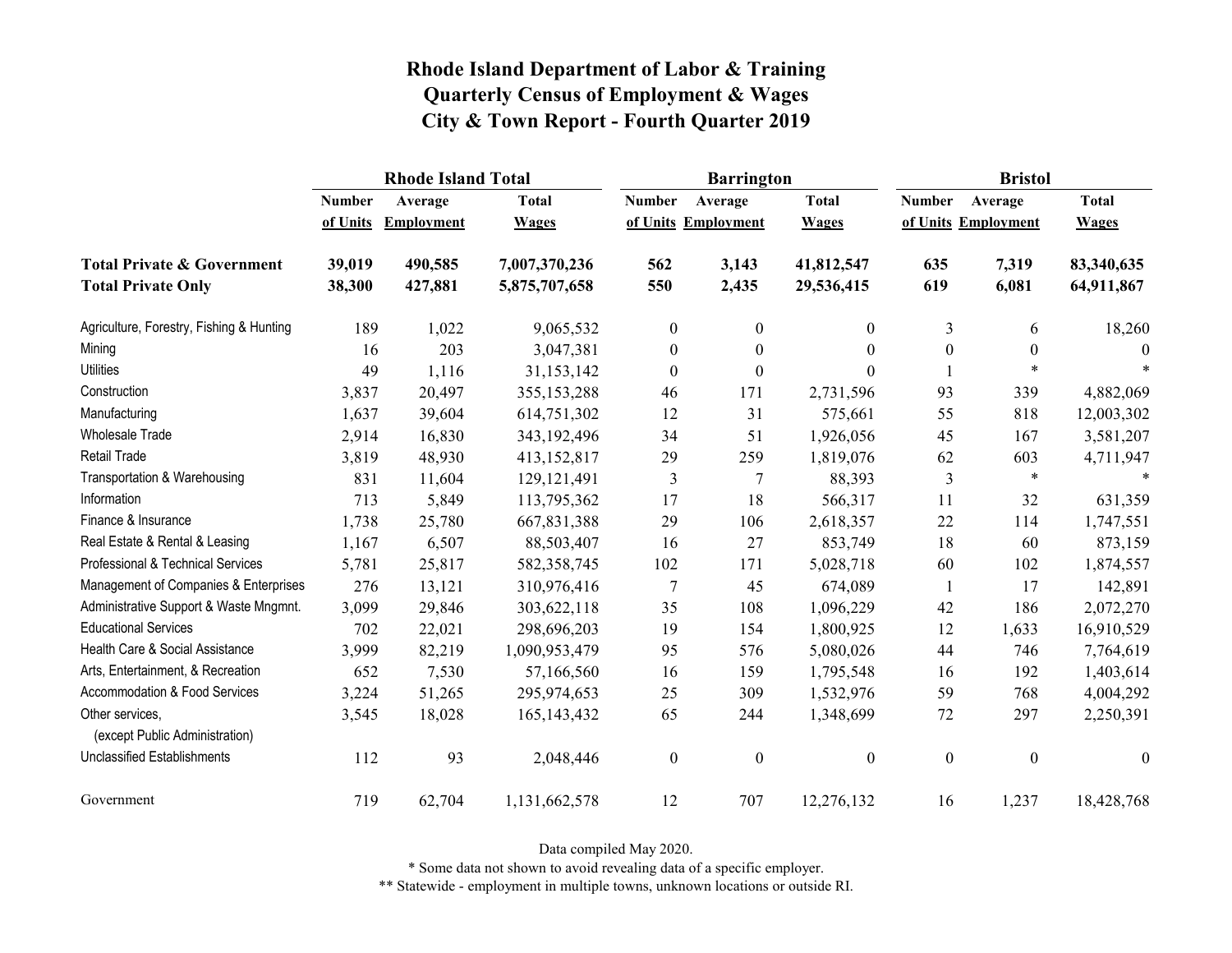|                                                   | <b>Burrillville</b> |                     |                  |               | <b>Central Falls</b> |                  | <b>Charlestown</b> |                     |              |
|---------------------------------------------------|---------------------|---------------------|------------------|---------------|----------------------|------------------|--------------------|---------------------|--------------|
|                                                   | <b>Number</b>       | Average             | <b>Total</b>     | <b>Number</b> | Average              | <b>Total</b>     | <b>Number</b>      | Average             | <b>Total</b> |
|                                                   |                     | of Units Employment | <b>Wages</b>     |               | of Units Employment  | <b>Wages</b>     |                    | of Units Employment | <b>Wages</b> |
| <b>Total Private &amp; Government</b>             | 324                 | 3,560               | 44,680,188       | 318           | 3,048                | 34,721,593       | 249                | 1,679               | 22,566,271   |
| <b>Total Private Only</b>                         | 308                 | 2,692               | 32,746,392       | 309           | 2,419                | 24,646,881       | 234                | 1,450               | 19,718,372   |
| Agriculture, Forestry, Fishing & Hunting          | 3                   | $8\,$               | 104,590          |               | $\ast$               | $\ast$           | $\overline{2}$     | 14                  | 95,499       |
| Mining                                            | $\Omega$            | $\mathbf{0}$        | 0                | $\theta$      | $\Omega$             | $\Omega$         |                    |                     |              |
| <b>Utilities</b>                                  | $\overline{2}$      | 50                  | 1,071,481        | $\theta$      | $\theta$             | $\theta$         | $\boldsymbol{0}$   | $\boldsymbol{0}$    | $\theta$     |
| Construction                                      | 71                  | 259                 | 4,204,259        | 59            | 203                  | 2,163,302        | 52                 | 183                 | 2,938,792    |
| Manufacturing                                     | 12                  | 614                 | 10,710,481       | 25            | 528                  | 6,249,083        | 5                  | 256                 | 3,262,027    |
| <b>Wholesale Trade</b>                            | 20                  | 73                  | 2,022,251        | 3             | 23                   | 402,791          | 11                 | 17                  | 437,077      |
| Retail Trade                                      | 20                  | 153                 | 1,096,171        | 47            | 257                  | 2,018,181        | 21                 | 149                 | 1,111,178    |
| Transportation & Warehousing                      | 3                   | 57                  | 476,186          | 14            | 31                   | 231,987          | $\sqrt{2}$         | $\ast$              |              |
| Information                                       | 5                   | 29                  | 196,316          |               | 6                    | 32,154           | 6                  | 29                  | 194,532      |
| Finance & Insurance                               | 6                   | 9                   | 240,543          | 6             | 34                   | 357,555          | 13                 | 87                  | 1,794,273    |
| Real Estate & Rental & Leasing                    | 5                   | $8\,$               | 51,621           | $\tau$        | 20                   | 195,545          | 9                  | 40                  | 574,344      |
| Professional & Technical Services                 | 36                  | 56                  | 1,363,829        | 10            | 22                   | 214,479          | 21                 | 50                  | 1,166,114    |
| Management of Companies & Enterprises             | $\boldsymbol{0}$    | $\boldsymbol{0}$    | $\theta$         | $\theta$      | $\boldsymbol{0}$     | $\boldsymbol{0}$ | $\boldsymbol{0}$   | $\boldsymbol{0}$    | $\Omega$     |
| Administrative Support & Waste Mngmnt.            | 24                  | 137                 | 1,745,356        | 22            | 256                  | 4,135,617        | 21                 | 72                  | 3,452,713    |
| <b>Educational Services</b>                       | $\overline{4}$      | 10                  | 23,323           | 3             | 221                  | 2,634,225        | $\overline{4}$     | 3                   | 15,432       |
| Health Care & Social Assistance                   | 28                  | 589                 | 6,075,161        | 43            | 436                  | 3,682,635        | 19                 | 211                 | 2,291,394    |
| Arts, Entertainment, & Recreation                 | 5                   | 48                  | 227,745          | $\mathbf{0}$  | $\mathbf{0}$         | $\boldsymbol{0}$ | 3                  | 29                  | 701,370      |
| Accommodation & Food Services                     | 28                  | 478                 | 2,063,660        | 36            | 277                  | 1,528,615        | 23                 | 267                 | 1,352,240    |
| Other services,<br>(except Public Administration) | 36                  | 112                 | 1,073,419        | 31            | 106                  | 784,462          | 21                 | 41                  | 296,883      |
| <b>Unclassified Establishments</b>                | $\boldsymbol{0}$    | $\boldsymbol{0}$    | $\boldsymbol{0}$ |               | $\star$              | $\ast$           | $\boldsymbol{0}$   | $\boldsymbol{0}$    | $\mathbf{0}$ |
| Government                                        | 16                  | 868                 | 11,933,796       | 9             | 629                  | 10,074,712       | 15                 | 229                 | 2,847,899    |

Data compiled May 2020.

\* Some data not shown to avoid revealing data of a specific employer.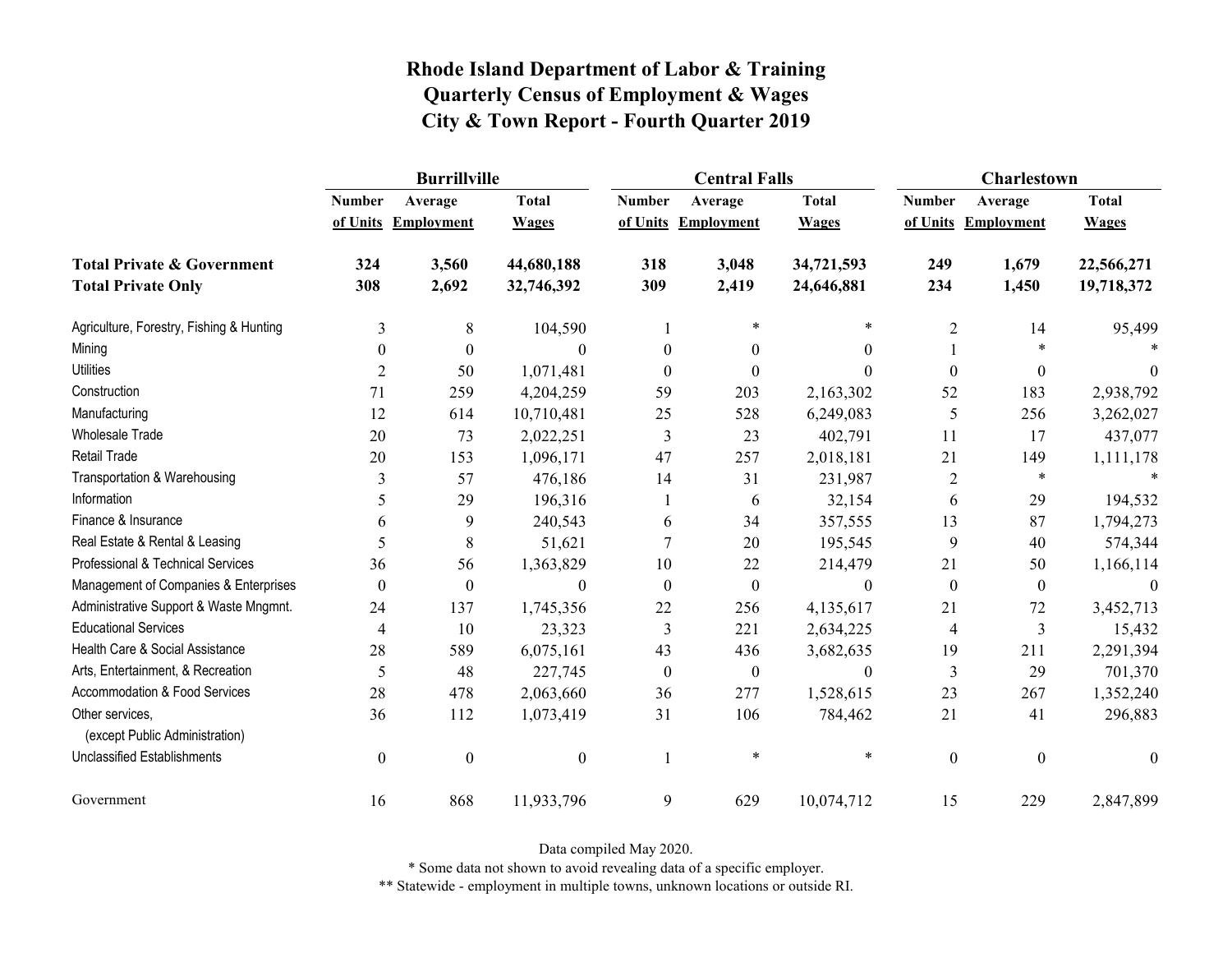|                                                   | Coventry         |                     |                  |                  | <b>Cranston</b>     |                  | Cumberland       |                     |                  |
|---------------------------------------------------|------------------|---------------------|------------------|------------------|---------------------|------------------|------------------|---------------------|------------------|
|                                                   | <b>Number</b>    | Average             | <b>Total</b>     | <b>Number</b>    | Average             | <b>Total</b>     | <b>Number</b>    | Average             | <b>Total</b>     |
|                                                   |                  | of Units Employment | <b>Wages</b>     |                  | of Units Employment | <b>Wages</b>     |                  | of Units Employment | <b>Wages</b>     |
| <b>Total Private &amp; Government</b>             | 749              | 7,960               | 88,435,317       | 2,678            | 36,576              | 475,241,263      | 951              | 12,062              | 165,238,037      |
| <b>Total Private Only</b>                         | 733              | 6,723               | 70,652,480       | 2,641            | 30,066              | 339,512,674      | 938              | 10,884              | 148,572,419      |
| Agriculture, Forestry, Fishing & Hunting          | 3                | 9                   | 58,767           | 14               | 87                  | 576,251          | 1                | 22                  | 79,717           |
| Mining                                            | $\theta$         | $\mathbf{0}$        | $\Omega$         | $\overline{c}$   | 34                  | 554,607          |                  | 14                  | 200,427          |
| <b>Utilities</b>                                  |                  | 9                   | 111,775          | $\boldsymbol{0}$ | $\boldsymbol{0}$    | $\boldsymbol{0}$ | $\overline{2}$   | 224                 | 4,872,796        |
| Construction                                      | 130              | 515                 | 6,258,224        | 247              | 1,127               | 18,711,249       | 121              | 789                 | 14,628,083       |
| Manufacturing                                     | 37               | 486                 | 10,736,788       | 146              | 3,607               | 50,260,362       | 38               | 1,602               | 20,865,037       |
| Wholesale Trade                                   | 36               | 312                 | 6,491,814        | 166              | 1,638               | 27,164,241       | 58               | 678                 | 14,533,700       |
| Retail Trade                                      | 95               | 1,747               | 13,118,971       | 305              | 5,099               | 44,784,458       | 87               | 981                 | 8,076,564        |
| Transportation & Warehousing                      | 11               | 152                 | 1,165,801        | 71               | 879                 | 8,654,101        | 24               | 765                 | 8,235,050        |
| Information                                       | 5                | 14                  | 270,772          | 35               | 344                 | 5,465,805        | 11               | 74                  | 1,454,328        |
| Finance & Insurance                               | 27               | 111                 | 1,421,655        | 145              | 664                 | 14,305,390       | 37               | 129                 | 2,251,093        |
| Real Estate & Rental & Leasing                    | 17               | 58                  | 588,468          | 88               | 388                 | 7,256,304        | 38               | 123                 | 1,706,200        |
| Professional & Technical Services                 | 61               | 297                 | 5,743,836        | 317              | 2,345               | 43, 433, 325     | 148              | 330                 | 7,826,311        |
| Management of Companies & Enterprises             | 5                | 53                  | 893,642          | 10               | 77                  | 2,935,840        | 13               | 1,305               | 27,450,377       |
| Administrative Support & Waste Mngmnt.            | 62               | 454                 | 4,394,547        | 204              | 3,439               | 29,702,909       | 63               | 1,140               | 13,297,754       |
| <b>Educational Services</b>                       | 10               | 95                  | 593,506          | 36               | 329                 | 1,825,592        | 23               | 341                 | 3,593,596        |
| Health Care & Social Assistance                   | 83               | 1,292               | 12,669,983       | 348              | 4,492               | 48,778,436       | 100              | 809                 | 8,792,743        |
| Arts, Entertainment, & Recreation                 | 5                | 18                  | 105,379          | 36               | 450                 | 2,643,873        | 13               | 101                 | 399,990          |
| Accommodation & Food Services                     | 61               | 813                 | 4,030,656        | 214              | 3,477               | 17,338,110       | 67               | 854                 | 4,484,359        |
| Other services,<br>(except Public Administration) | 84               | 288                 | 1,997,896        | 254              | 1,586               | 15,075,518       | 93               | 604                 | 5,824,294        |
| <b>Unclassified Establishments</b>                | $\boldsymbol{0}$ | $\boldsymbol{0}$    | $\boldsymbol{0}$ | $\mathfrak{Z}$   | 5                   | 46,303           | $\boldsymbol{0}$ | $\boldsymbol{0}$    | $\boldsymbol{0}$ |
| Government                                        | 16               | 1,236               | 17,782,837       | 37               | 6,510               | 135,728,589      | 13               | 1,179               | 16,665,618       |

Data compiled May 2020.

\* Some data not shown to avoid revealing data of a specific employer.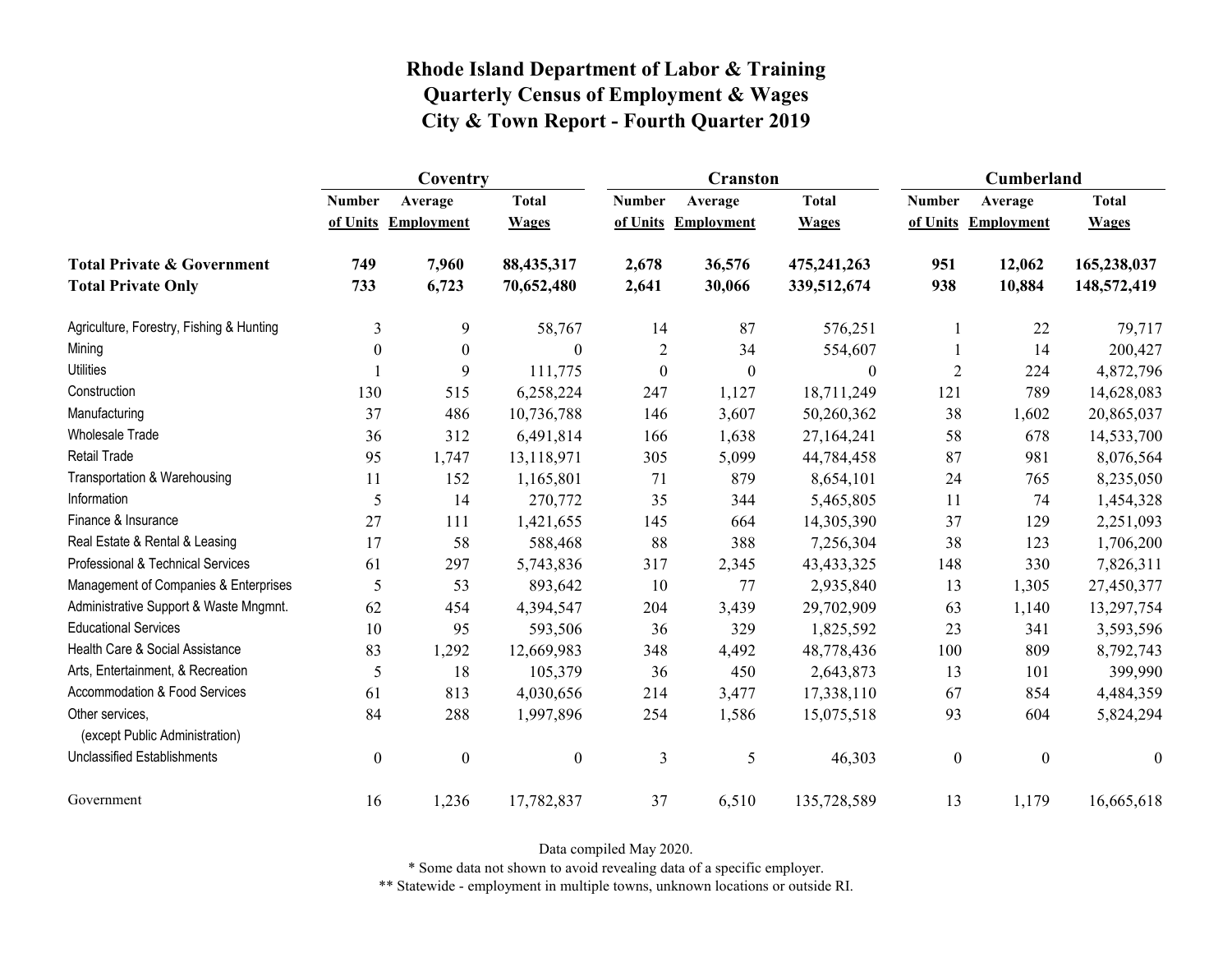|                                                   | <b>East Greenwich</b> |                     |                  |                  | <b>East Providence</b> |                | <b>Exeter</b>    |                     |              |
|---------------------------------------------------|-----------------------|---------------------|------------------|------------------|------------------------|----------------|------------------|---------------------|--------------|
|                                                   | <b>Number</b>         | Average             | <b>Total</b>     | <b>Number</b>    | Average                | <b>Total</b>   | <b>Number</b>    | Average             | <b>Total</b> |
|                                                   |                       | of Units Employment | <b>Wages</b>     |                  | of Units Employment    | <b>Wages</b>   |                  | of Units Employment | <b>Wages</b> |
| <b>Total Private &amp; Government</b>             | 849                   | 8,509               | 108,227,376      | 1,515            | 22,626                 | 295,687,573    | 195              | 1,705               | 20,958,630   |
| <b>Total Private Only</b>                         | 836                   | 7,824               | 97,165,884       | 1,499            | 21,064                 | 270,782,768    | 190              | 1,601               | 19,872,960   |
| Agriculture, Forestry, Fishing & Hunting          | 3                     | 11                  | 104,398          | $\mathbf{0}$     | $\mathbf{0}$           | $\overline{0}$ | 7                | 42                  | 324,665      |
| Mining                                            | $\theta$              | $\boldsymbol{0}$    | $\Omega$         | $\theta$         | $\theta$               | $\theta$       | $\mathbf{0}$     | $\theta$            | $\Omega$     |
| <b>Utilities</b>                                  | $\overline{2}$        | 15                  | 326,750          | $\boldsymbol{0}$ | $\boldsymbol{0}$       | $\Omega$       | $\boldsymbol{0}$ | $\mathbf{0}$        | $\theta$     |
| Construction                                      | 44                    | 191                 | 3,235,179        | 182              | 869                    | 17,599,182     | 41               | 115                 | 1,327,320    |
| Manufacturing                                     | 28                    | 278                 | 4,771,409        | 83               | 2,228                  | 33,805,344     | 9                | 44                  | 869,362      |
| <b>Wholesale Trade</b>                            | 53                    | 185                 | 5,758,857        | 92               | 1,113                  | 18,285,728     | 13               | 39                  | 477,119      |
| Retail Trade                                      | 61                    | 903                 | 8,255,158        | 126              | 1,775                  | 18,384,920     | 13               | 88                  | 867,030      |
| Transportation & Warehousing                      | 6                     | 89                  | 688,532          | 34               | 500                    | 4,580,331      | 5                | 107                 | 863,130      |
| Information                                       | 15                    | 84                  | 1,788,156        | 17               | 337                    | 5,985,593      | 3                | 8                   | 86,283       |
| Finance & Insurance                               | 57                    | 311                 | 7,032,490        | 95               | 3,285                  | 60,764,611     | 5                | $\ast$              |              |
| Real Estate & Rental & Leasing                    | 29                    | 51                  | 625,705          | 43               | 217                    | 2,930,839      | $8\,$            | 14                  | 892,583      |
| Professional & Technical Services                 | 162                   | 677                 | 13,472,141       | 210              | 1,177                  | 21,223,256     | 19               | 420                 | 8,096,509    |
| Management of Companies & Enterprises             | 7                     | 352                 | 8,200,311        | 11               | $\ast$                 | $\ast$         |                  | $\ast$              | $\ast$       |
| Administrative Support & Waste Mngmnt.            | 49                    | 362                 | 3,484,551        | 119              | 1,196                  | 10,351,159     | 20               | 152                 | 2,018,380    |
| <b>Educational Services</b>                       | 16                    | 661                 | 7,354,306        | 24               | 417                    | 4,275,451      | $\overline{2}$   | 11                  | 13,686       |
| Health Care & Social Assistance                   | 136                   | 1,757               | 21,023,399       | 174              | 4,820                  | 52, 205, 437   | 11               | 235                 | 1,852,408    |
| Arts, Entertainment, & Recreation                 | 12                    | 88                  | 475,857          | 32               | 621                    | 3,364,855      | 5                | 64                  | 308,676      |
| Accommodation & Food Services                     | 80                    | 1,494               | 8,072,796        | 121              | 1,792                  | 8,550,050      | 16               | 209                 | 1,331,497    |
| Other services,<br>(except Public Administration) | 76                    | 315                 | 2,495,889        | 134              | 653                    | 7,111,376      | 12               | 45                  | 416,458      |
| <b>Unclassified Establishments</b>                | $\boldsymbol{0}$      | $\boldsymbol{0}$    | $\boldsymbol{0}$ | $\overline{2}$   | $\ast$                 | $\star$        | $\boldsymbol{0}$ | $\boldsymbol{0}$    | $\theta$     |
| Government                                        | 13                    | 685                 | 11,061,492       | 16               | 1,562                  | 24,904,805     | 5                | 105                 | 1,085,670    |

Data compiled May 2020.

\* Some data not shown to avoid revealing data of a specific employer.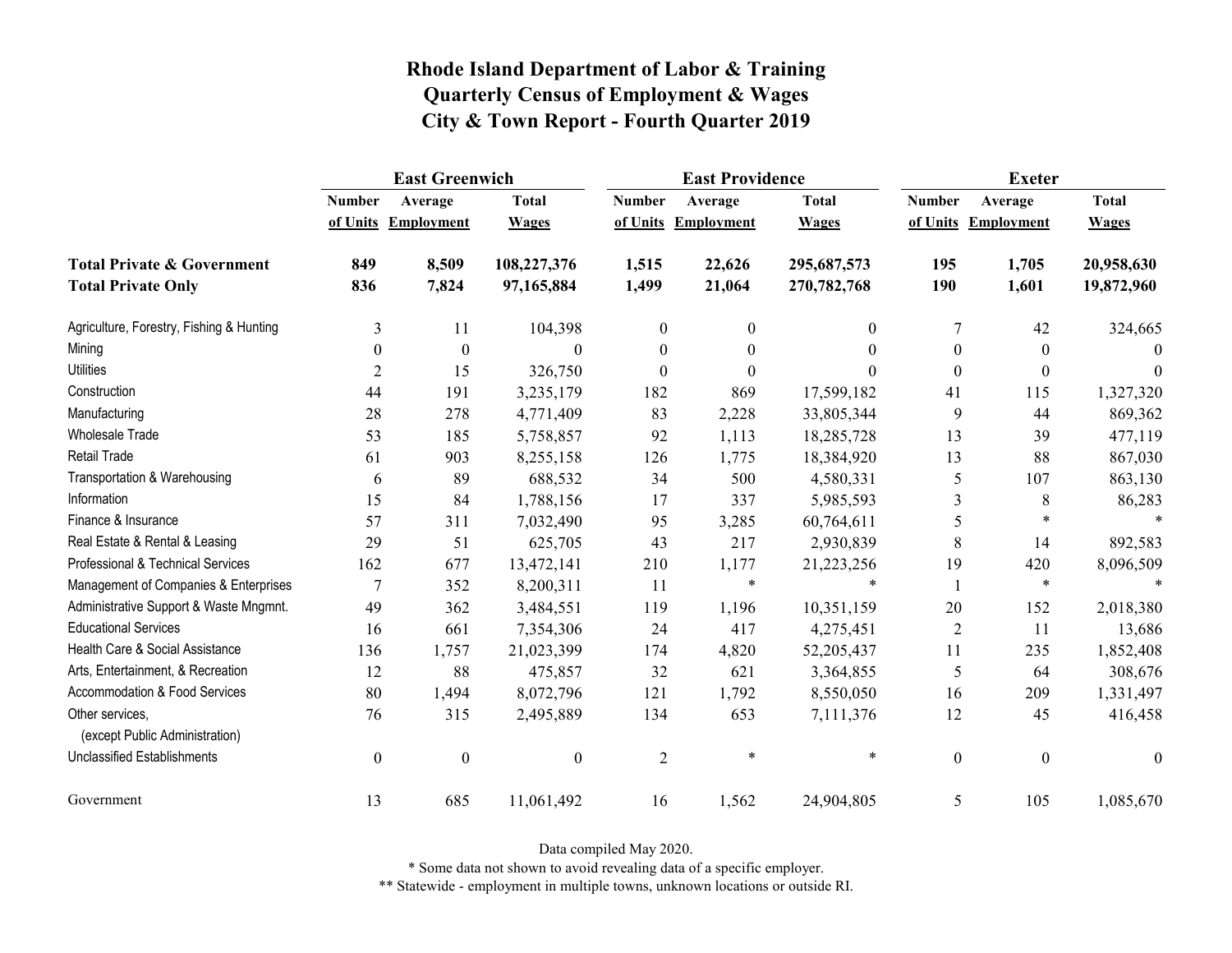|                                                   | Foster           |                     |              |                  | Glocester           |                  | Hopkinton        |                     |              |
|---------------------------------------------------|------------------|---------------------|--------------|------------------|---------------------|------------------|------------------|---------------------|--------------|
|                                                   | <b>Number</b>    | Average             | <b>Total</b> | <b>Number</b>    | Average             | <b>Total</b>     | <b>Number</b>    | Average             | <b>Total</b> |
|                                                   |                  | of Units Employment | <b>Wages</b> |                  | of Units Employment | <b>Wages</b>     |                  | of Units Employment | <b>Wages</b> |
| <b>Total Private &amp; Government</b>             | 102              | 450                 | 4,214,678    | 216              | 1,631               | 16,798,310       | 205              | 1,234               | 15,304,975   |
| <b>Total Private Only</b>                         | 96               | 348                 | 2,985,077    | 199              | 1,132               | 9,998,694        | 193              | 1,107               | 13,795,038   |
| Agriculture, Forestry, Fishing & Hunting          | 2                | 26                  | 228,229      | 3                | $\ast$              | $\ast$           | 5                | 9                   | 46,748       |
| Mining                                            | $\Omega$         | $\theta$            | 0            | $\theta$         | $\theta$            | $\theta$         |                  |                     |              |
| <b>Utilities</b>                                  | $\theta$         | $\boldsymbol{0}$    | $\theta$     | $\theta$         | $\theta$            | $\theta$         | $\boldsymbol{0}$ | 0                   | $\theta$     |
| Construction                                      | 21               | 46                  | 583,565      | 59               | 156                 | 1,920,572        | 50               | 187                 | 2,761,837    |
| Manufacturing                                     | 3                | 4                   | 12,073       | 4                | 27                  | 333,463          | 17               | 343                 | 5,097,270    |
| <b>Wholesale Trade</b>                            | 5                | 8                   | 179,566      | 4                | 3                   | 77,308           | 8                | 17                  | 244,834      |
| Retail Trade                                      | 9                | 33                  | 179,290      | 19               | 198                 | 1,194,568        | 18               | 117                 | 994,047      |
| Transportation & Warehousing                      | 5                | 37                  | 356,834      | 6                | 67                  | 669,377          | $\boldsymbol{0}$ | $\boldsymbol{0}$    | $\mathbf{0}$ |
| Information                                       | 2                | 12                  | 48,018       | 4                | 23                  | 110,648          | 3                | 16                  | 46,172       |
| Finance & Insurance                               |                  | $\ast$              | $\ast$       | 9                | 23                  | 340,634          | 5                | 5                   | 124,555      |
| Real Estate & Rental & Leasing                    | $\theta$         | $\boldsymbol{0}$    | $\theta$     | 5                | 8                   | 91,317           |                  | 4                   | 77,458       |
| Professional & Technical Services                 | 12               | 21                  | 237,682      | 13               | 75                  | 1,529,507        | 12               | 35                  | 656,281      |
| Management of Companies & Enterprises             |                  | $\ast$              | $\ast$       | $\theta$         | $\theta$            | $\theta$         | $\mathbf{1}$     | 5                   | 797,976      |
| Administrative Support & Waste Mngmnt.            | 8                | 13                  | 142,429      | 14               | 64                  | 535,313          | 18               | 39                  | 350,816      |
| <b>Educational Services</b>                       |                  | $\ast$              | $\ast$       | $\overline{2}$   | $\ast$              | $\ast$           | 1                | $\ast$              |              |
| Health Care & Social Assistance                   | 8                | 55                  | 504,028      | 20               | 231                 | 1,729,203        | 21               | 182                 | 1,736,417    |
| Arts, Entertainment, & Recreation                 | 4                | 39                  | 207,289      | 3                | 16                  | 101,655          | 6                | 41                  | 167,027      |
| Accommodation & Food Services                     | 6                | 31                  | 119,218      | 18               | 190                 | 830,152          | 9                | 70                  | 384,260      |
| Other services,<br>(except Public Administration) | 8                | 19                  | 120,230      | 16               | 39                  | 450,595          | 17               | 34                  | 288,044      |
| <b>Unclassified Establishments</b>                | $\boldsymbol{0}$ | $\boldsymbol{0}$    | $\mathbf{0}$ | $\boldsymbol{0}$ | $\overline{0}$      | $\boldsymbol{0}$ | $\boldsymbol{0}$ | $\boldsymbol{0}$    | $\theta$     |
|                                                   |                  |                     |              |                  |                     |                  |                  |                     |              |
| Government                                        | 6                | 102                 | 1,229,601    | 17               | 499                 | 6,799,616        | 12               | 127                 | 1,509,937    |

Data compiled May 2020.

\* Some data not shown to avoid revealing data of a specific employer.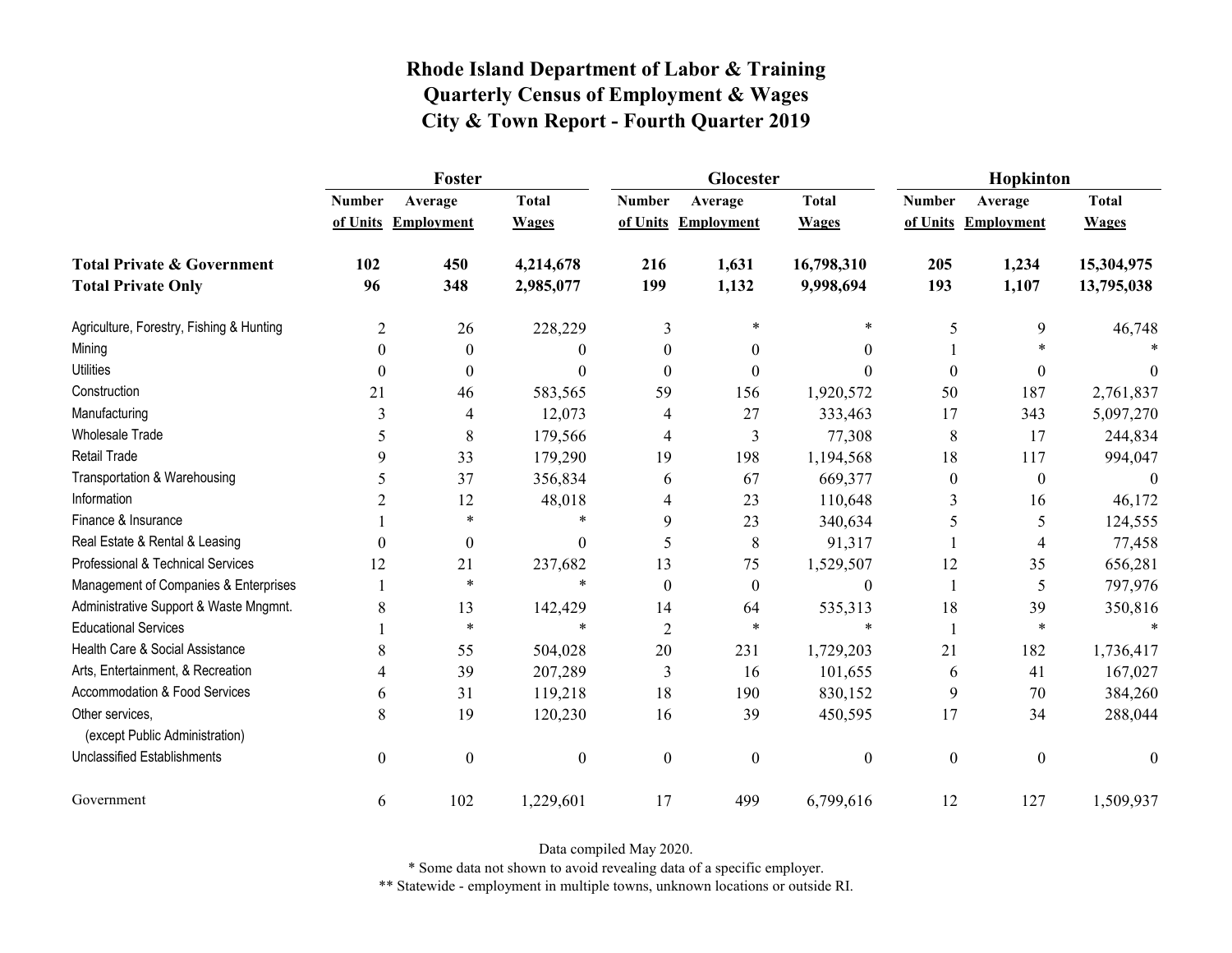|                                                   | <b>Jamestown</b> |                          |                  |                  | Johnston          |                  | Lincoln          |                   |                  |
|---------------------------------------------------|------------------|--------------------------|------------------|------------------|-------------------|------------------|------------------|-------------------|------------------|
|                                                   | <b>Number</b>    | Average                  | <b>Total</b>     | <b>Number</b>    | Average           | <b>Total</b>     | <b>Number</b>    | Average           | <b>Total</b>     |
|                                                   |                  | of Units Employment      | <b>Wages</b>     | of Units         | <b>Employment</b> | <b>Wages</b>     | of Units         | <b>Employment</b> | <b>Wages</b>     |
| <b>Total Private &amp; Government</b>             | 224              | 1,293                    | 15,042,450       | 1,134            | 16,684            | 244,666,555      | 818              | 15,628            | 212,128,314      |
| <b>Total Private Only</b>                         | 209              | 923                      | 10,950,014       | 1,120            | 15,297            | 223,505,034      | 797              | 14,425            | 192,304,777      |
| Agriculture, Forestry, Fishing & Hunting          | 4                | 15                       | 93,181           | $\tau$           | 59                | 278,197          | $\overline{2}$   | $\ast$            |                  |
| Mining                                            | $\theta$         | $\boldsymbol{0}$         | $\boldsymbol{0}$ |                  | 7                 | 70,937           | $\boldsymbol{0}$ | $\theta$          | $\theta$         |
| <b>Utilities</b>                                  | $\theta$         | $\theta$                 | $\boldsymbol{0}$ | $\overline{2}$   | 46                | 2,306,748        | 3                | $\ast$            |                  |
| Construction                                      | 23               | 78                       | 1,178,841        | 173              | 1,002             | 16,043,471       | 98               | 906               | 14,947,180       |
| Manufacturing                                     | 6                | 14                       | 226,500          | 69               | 788               | 8,433,858        | 49               | 1,895             | 28,862,375       |
| Wholesale Trade                                   | 17               | 41                       | 1,387,538        | 43               | 271               | 5,901,102        | 61               | 535               | 9,840,088        |
| <b>Retail Trade</b>                               | 11               | 78                       | 539,761          | 137              | 1,717             | 14,522,863       | 56               | 927               | 8,272,674        |
| Transportation & Warehousing                      | 4                | $\overline{\mathcal{A}}$ | 22,316           | 36               | 476               | 5,081,622        | 17               | 422               | 4,899,356        |
| Information                                       | 4                | 13                       | 211,283          | 6                | 317               | 9,131,072        | 12               | 268               | 3,598,830        |
| Finance & Insurance                               | 6                | 11                       | 373,650          | 25               | 4,153             | 99,319,717       | 32               | 2,683             | 45,778,875       |
| Real Estate & Rental & Leasing                    | 8                | 16                       | 206,043          | 40               | 351               | 4,756,831        | 27               | 64                | 1,019,405        |
| Professional & Technical Services                 | 50               | 148                      | 2,757,577        | 94               | 226               | 4,116,881        | 126              | 616               | 13,869,001       |
| Management of Companies & Enterprises             | $\boldsymbol{0}$ | $\boldsymbol{0}$         | $\boldsymbol{0}$ | 5                | 33                | 718,341          | 9                | 588               | 11,541,389       |
| Administrative Support & Waste Mngmnt.            | 21               | 75                       | 1,010,422        | 129              | 1,692             | 18,050,414       | 65               | 778               | 6,866,928        |
| <b>Educational Services</b>                       | $\theta$         | $\theta$                 | $\boldsymbol{0}$ | 10               | 106               | 408,032          | 10               | 197               | 2,898,068        |
| Health Care & Social Assistance                   | 9                | 73                       | 442,475          | 140              | 2,205             | 23,389,580       | 89               | 1,261             | 12,850,277       |
| Arts, Entertainment, & Recreation                 | 9                | 156                      | 926,455          | 11               | 82                | 718,852          | 17               | 435               | 2,318,355        |
| <b>Accommodation &amp; Food Services</b>          | 15               | 125                      | 709,667          | 96               | 1,248             | 5,753,986        | 54               | 2,448             | 20,040,762       |
| Other services,<br>(except Public Administration) | 22               | 75                       | 864,305          | 96               | 518               | 4,502,530        | 70               | 349               | 2,837,353        |
| <b>Unclassified Establishments</b>                | $\mathbf{0}$     | $\mathbf{0}$             | $\boldsymbol{0}$ | $\boldsymbol{0}$ | $\boldsymbol{0}$  | $\boldsymbol{0}$ | $\mathbf{0}$     | $\boldsymbol{0}$  | $\boldsymbol{0}$ |
| Government                                        | 15               | 370                      | 4,092,436        | 14               | 1,388             | 21,161,521       | 21               | 1,202             | 19,823,537       |

Data compiled May 2020.

\* Some data not shown to avoid revealing data of a specific employer.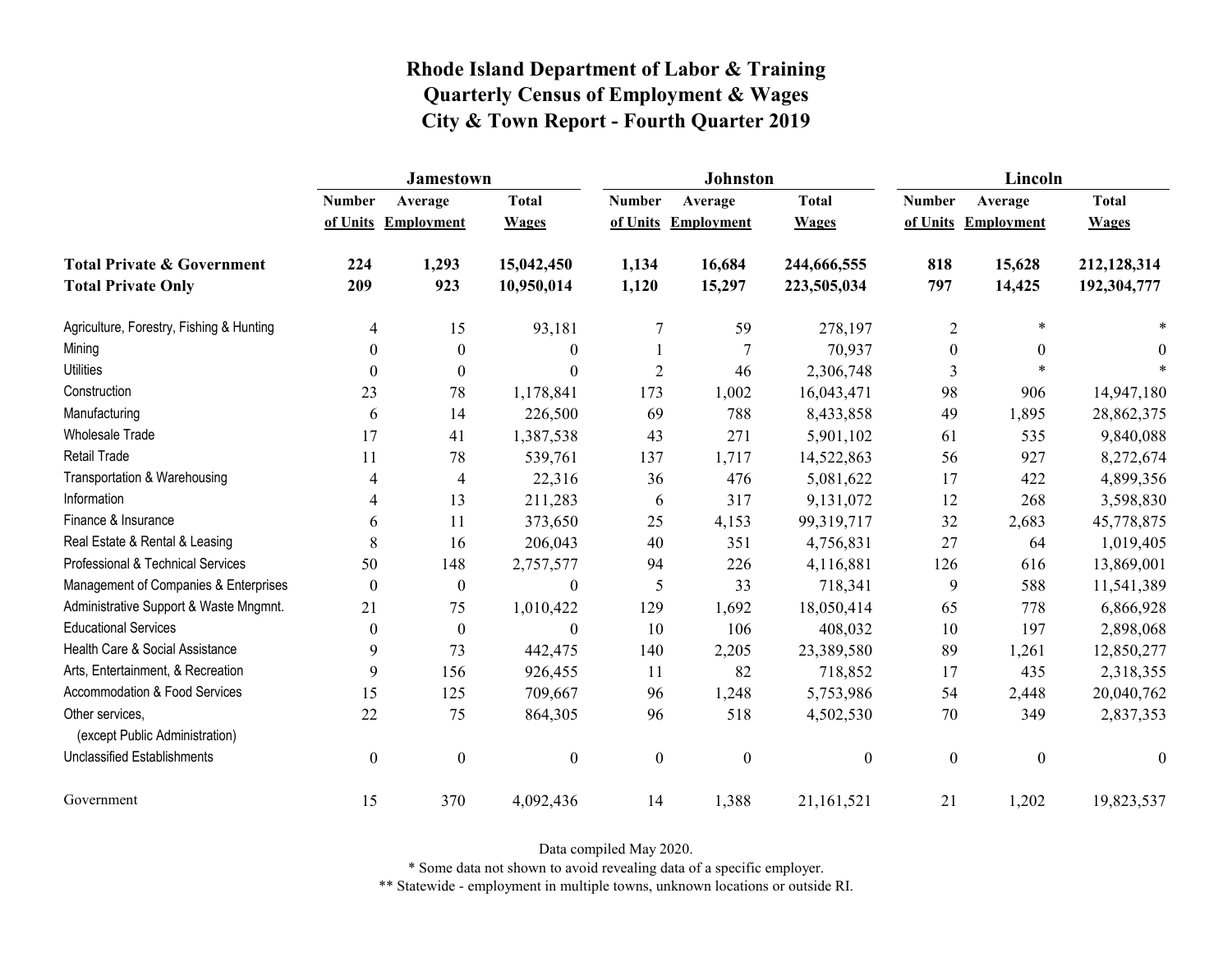|                                                   | <b>Little Compton</b> |                     |                  |                | <b>Middletown</b>   |               | Narragansett     |                     |              |
|---------------------------------------------------|-----------------------|---------------------|------------------|----------------|---------------------|---------------|------------------|---------------------|--------------|
|                                                   | <b>Number</b>         | Average             | <b>Total</b>     | <b>Number</b>  | Average             | <b>Total</b>  | <b>Number</b>    | Average             | <b>Total</b> |
|                                                   |                       | of Units Employment | <b>Wages</b>     |                | of Units Employment | <b>Wages</b>  |                  | of Units Employment | <b>Wages</b> |
| <b>Total Private &amp; Government</b>             | 151                   | 727                 | 7,780,853        | 733            | 11,147              | 150, 152, 482 | 476              | 4,618               | 53,685,573   |
| <b>Total Private Only</b>                         | 145                   | 594                 | 6,169,178        | 721            | 10,530              | 141,254,379   | 457              | 3,699               | 36,694,673   |
| Agriculture, Forestry, Fishing & Hunting          | 10                    | 55                  | 342,141          | 6              | 83                  | 1,117,183     | 7                | *                   |              |
| Mining                                            | $\theta$              | $\boldsymbol{0}$    | $\theta$         | $\overline{c}$ | $\ast$              | $\ast$        | $\boldsymbol{0}$ | $\theta$            | $\Omega$     |
| <b>Utilities</b>                                  | $\theta$              | $\theta$            | $\theta$         |                | 17                  | 623,460       | $\boldsymbol{0}$ | $\theta$            | $\Omega$     |
| Construction                                      | 27                    | 121                 | 1,846,048        | 74             | 488                 | 8,090,705     | 43               | 198                 | 2,562,709    |
| Manufacturing                                     | $\overline{4}$        | 22                  | 239,188          | 15             | 466                 | 9,327,081     | 14               | 320                 | 7,015,825    |
| <b>Wholesale Trade</b>                            | 6                     | 9                   | 211,262          | 23             | 117                 | 1,823,453     | 21               | 80                  | 1,427,676    |
| Retail Trade                                      | 6                     | 28                  | 182,346          | 85             | 1,474               | 12,610,191    | 53               | 672                 | 4,702,288    |
| Transportation & Warehousing                      | $\overline{2}$        | $\star$             | $*$              | 13             | 172                 | 2,578,705     | 9                | 111                 | 1,180,012    |
| Information                                       | 0                     | 0                   | $\mathbf{0}$     | 12             | 102                 | 2,183,132     | 7                | 11                  | 420,928      |
| Finance & Insurance                               |                       | $\star$             | $\star$          | 37             | 546                 | 11,350,429    | 22               | 58                  | 1,114,637    |
| Real Estate & Rental & Leasing                    | 3                     | 4                   | 201,988          | 26             | 98                  | 1,325,359     | 21               | 128                 | 1,519,632    |
| Professional & Technical Services                 | 20                    | 31                  | 659,317          | 107            | 2,439               | 50,157,854    | 56               | 122                 | 2,400,299    |
| Management of Companies & Enterprises             | $\boldsymbol{0}$      | $\boldsymbol{0}$    | $\boldsymbol{0}$ | 8              | 383                 | 6,547,971     | 3                | $\ast$              | $\ast$       |
| Administrative Support & Waste Mngmnt.            | 22                    | 61                  | 553,207          | 56             | 327                 | 2,946,421     | 28               | 107                 | 932,027      |
| <b>Educational Services</b>                       | $\overline{2}$        | 5                   | 155,634          | 14             | 233                 | 2,480,678     | 10               | 17                  | 130,128      |
| Health Care & Social Assistance                   | 5                     | 40                  | 257,130          | 75             | 1,335               | 13,422,849    | 36               | 385                 | 4,126,677    |
| Arts, Entertainment, & Recreation                 | 8                     | 59                  | 502,120          | 16             | 126                 | 927,746       | 9                | 115                 | 1,301,908    |
| Accommodation & Food Services                     | 9                     | 75                  | 324,502          | 90             | 1,611               | 9,707,614     | 73               | 1,143               | 5,683,670    |
| Other services,<br>(except Public Administration) | 20                    | 82                  | 664,462          | 60             | 507                 | 3,906,282     | 45               | 200                 | 1,463,660    |
| <b>Unclassified Establishments</b>                | $\boldsymbol{0}$      | $\boldsymbol{0}$    | $\boldsymbol{0}$ | 1              | $\ast$              | $\star$       | $\boldsymbol{0}$ | $\boldsymbol{0}$    | $\theta$     |
| Government                                        | 6                     | 133                 | 1,611,675        | 12             | 617                 | 8,898,103     | 19               | 920                 | 16,990,900   |

Data compiled May 2020.

\* Some data not shown to avoid revealing data of a specific employer.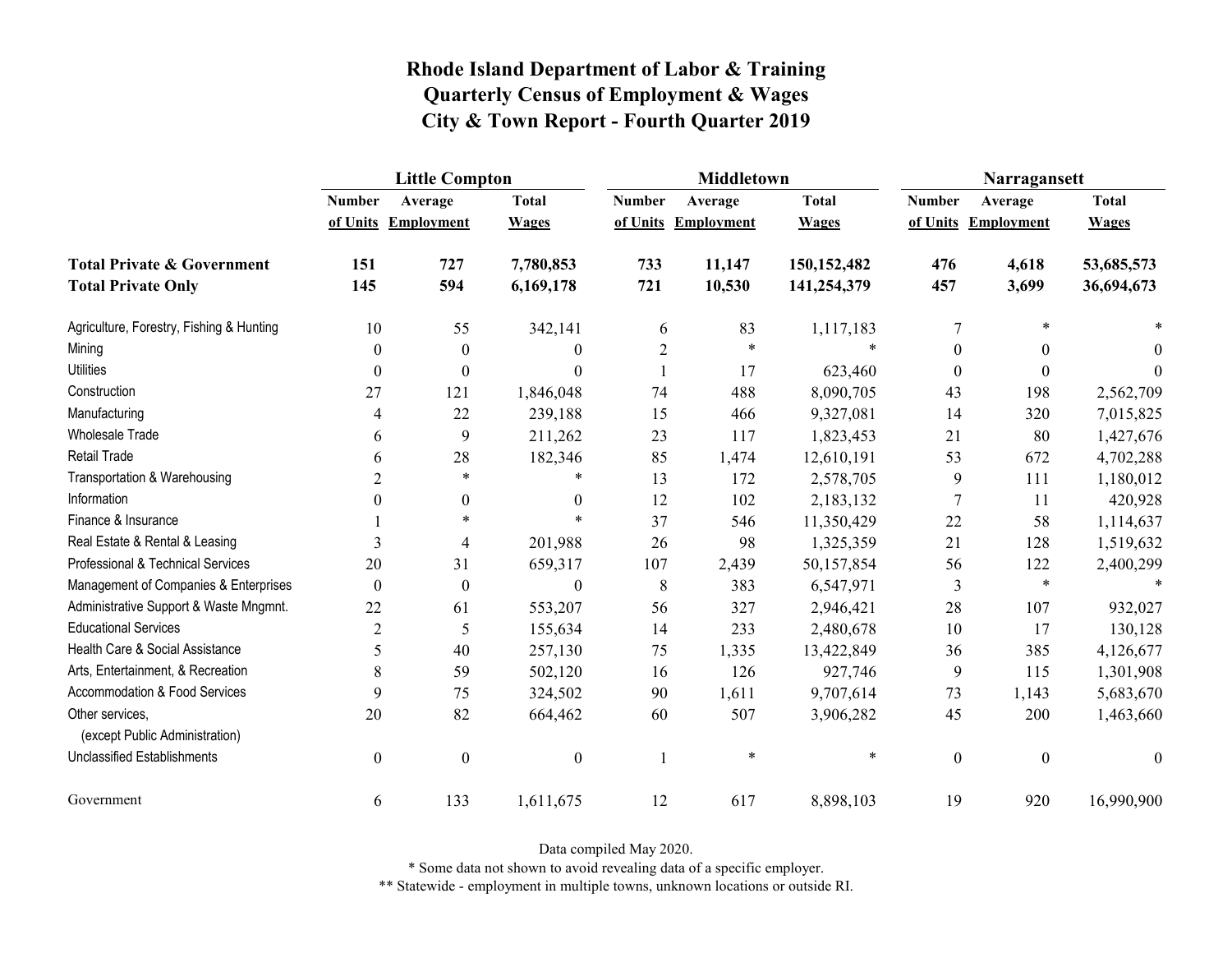|                                                   | <b>New Shoreham</b> |                     |                  |               | <b>Newport</b>      |                  | <b>North Kingstown</b> |                     |                  |  |
|---------------------------------------------------|---------------------|---------------------|------------------|---------------|---------------------|------------------|------------------------|---------------------|------------------|--|
|                                                   | <b>Number</b>       | Average             | <b>Total</b>     | <b>Number</b> | Average             | <b>Total</b>     | <b>Number</b>          | Average             | <b>Total</b>     |  |
|                                                   |                     | of Units Employment | <b>Wages</b>     |               | of Units Employment | <b>Wages</b>     |                        | of Units Employment | <b>Wages</b>     |  |
| <b>Total Private &amp; Government</b>             | 211                 | 743                 | 8,101,502        | 1,342         | 18,478              | 277,153,135      | 1,076                  | 17,842              | 257,580,768      |  |
| <b>Total Private Only</b>                         | 199                 | 614                 | 6,553,925        | 1,305         | 12,373              | 132,905,646      | 1,055                  | 16,460              | 234, 342, 483    |  |
| Agriculture, Forestry, Fishing & Hunting          | 3                   | 4                   | 22,064           | 4             | 19                  | 268,818          | 11                     | 95                  | 1,153,885        |  |
| Mining                                            | $\Omega$            | $\boldsymbol{0}$    | $\theta$         | $\theta$      | $\boldsymbol{0}$    | $\boldsymbol{0}$ | $\boldsymbol{0}$       | $\theta$            |                  |  |
| <b>Utilities</b>                                  |                     |                     | 174,898          |               | $\star$             | $\ast$           |                        | 51                  | 2,020,667        |  |
| Construction                                      | 31                  | 59                  | 863,921          | 78            | 316                 | 5,110,487        | 100                    | 549                 | 10,160,328       |  |
| Manufacturing                                     | 8                   | $8\,$               | 81,241           | 33            | 201                 | 3,087,576        | 64                     | 6,471               | 105,821,754      |  |
| Wholesale Trade                                   | $\theta$            | $\boldsymbol{0}$    | $\theta$         | 56            | 154                 | 3,606,024        | 83                     | 916                 | 16,550,910       |  |
| Retail Trade                                      | 33                  | 71                  | 1,006,011        | 194           | 1,443               | 11,229,615       | 112                    | 2,067               | 16,720,804       |  |
| Transportation & Warehousing                      | 5                   | $8\,$               | 47,385           | 36            | 208                 | 2,204,843        | 30                     | 435                 | 7,538,659        |  |
| Information                                       | 2                   | 6                   | 55,690           | 21            | 126                 | 2,163,119        | 19                     | 232                 | 12,414,142       |  |
| Finance & Insurance                               |                     | 4                   | 61,096           | 51            | 211                 | 5,768,262        | 46                     | 323                 | 5,695,860        |  |
| Real Estate & Rental & Leasing                    | 13                  | 50                  | 396,375          | 50            | 375                 | 5,400,418        | 23                     | 83                  | 1,214,903        |  |
| Professional & Technical Services                 | 4                   | $\ast$              | $\ast$           | 193           | 672                 | 12,764,888       | 162                    | 419                 | 10,545,140       |  |
| Management of Companies & Enterprises             |                     | $\ast$              | $\ast$           | 8             | 122                 | 1,236,890        | 17                     | 855                 | 10,915,416       |  |
| Administrative Support & Waste Mngmnt.            | 13                  | 35                  | 359,577          | 101           | 370                 | 4,505,427        | 84                     | 584                 | 7,214,897        |  |
| <b>Educational Services</b>                       |                     | $\theta$            | 5,124            | 17            | 715                 | 10,229,559       | 23                     | 154                 | 1,348,665        |  |
| Health Care & Social Assistance                   | 3                   | 15                  | 220,132          | 82            | 1,695               | 19,877,360       | 95                     | 1,645               | 14,870,090       |  |
| Arts, Entertainment, & Recreation                 | 11                  | 21                  | 356,330          | 48            | 812                 | 7,033,405        | 34                     | 281                 | 2,584,082        |  |
| Accommodation & Food Services                     | 57                  | 304                 | 2,697,635        | 175           | 4,203               | 30,045,473       | 63                     | 905                 | 4,107,370        |  |
| Other services,<br>(except Public Administration) | 12                  | 18                  | 153,289          | 156           | 728                 | 8,360,062        | 88                     | 394                 | 3,464,911        |  |
| Unclassified Establishments                       | $\mathbf{0}$        | $\boldsymbol{0}$    | $\boldsymbol{0}$ | $\mathbf{1}$  | $\ast$              | $\star$          | $\boldsymbol{0}$       | $\mathbf{0}$        | $\boldsymbol{0}$ |  |
| Government                                        | 12                  | 130                 | 1,547,577        | 37            | 6,105               | 144,247,489      | 21                     | 1,382               | 23,238,285       |  |

Data compiled May 2020.

\* Some data not shown to avoid revealing data of a specific employer.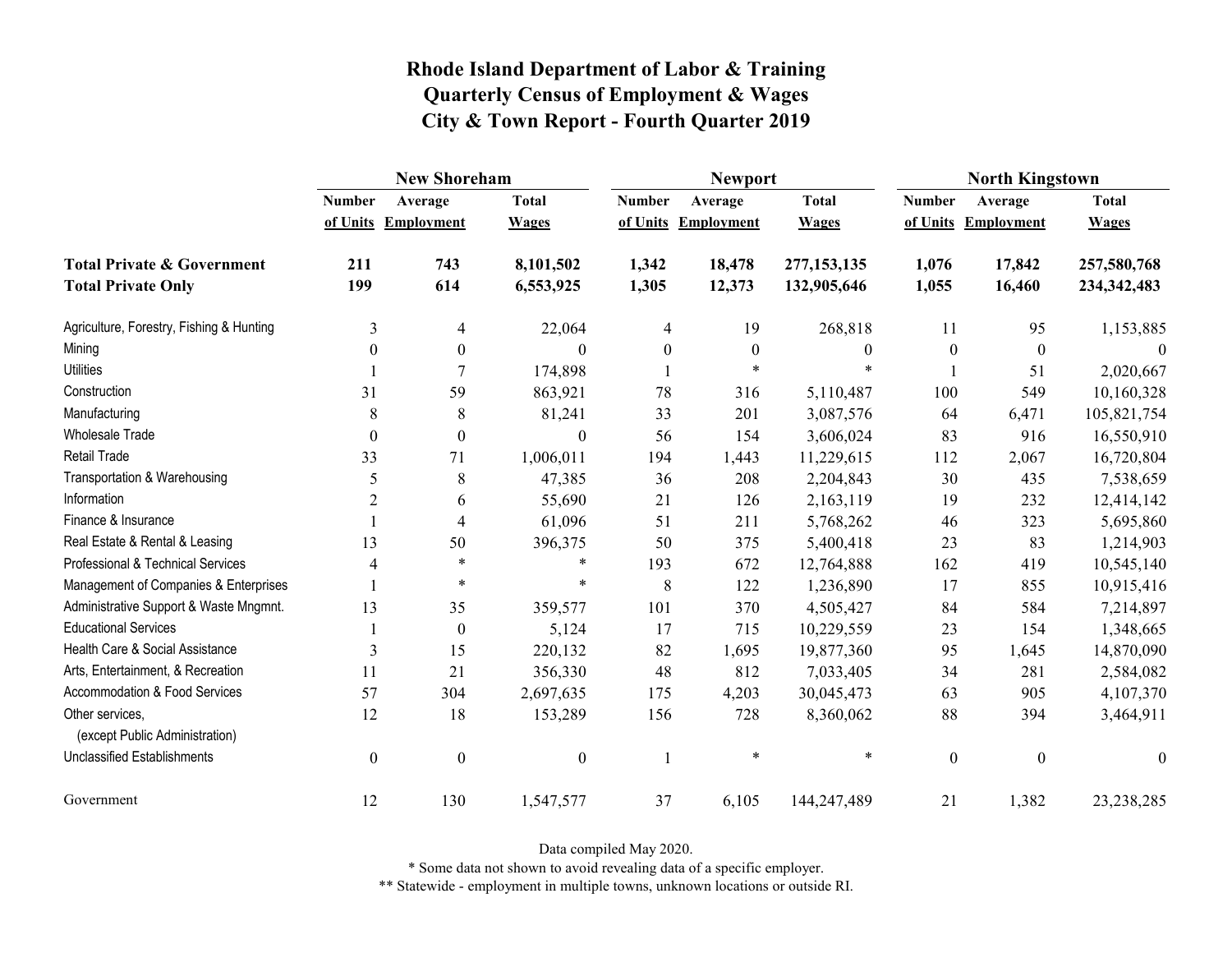|                                                   | <b>North Providence</b> |                     |                  |                  | <b>North Smithfield</b> |                  | Pawtucket        |                     |              |
|---------------------------------------------------|-------------------------|---------------------|------------------|------------------|-------------------------|------------------|------------------|---------------------|--------------|
|                                                   | <b>Number</b>           | Average             | <b>Total</b>     | <b>Number</b>    | Average                 | <b>Total</b>     | <b>Number</b>    | Average             | <b>Total</b> |
|                                                   |                         | of Units Employment | <b>Wages</b>     |                  | of Units Employment     | <b>Wages</b>     |                  | of Units Employment | <b>Wages</b> |
| <b>Total Private &amp; Government</b>             | 691                     | 7,016               | 71,889,797       | 436              | 5,099                   | 57,412,888       | 1,629            | 21,411              | 270,853,396  |
| <b>Total Private Only</b>                         | 681                     | 6,123               | 59,019,218       | 427              | 4,732                   | 51,279,113       | 1,606            | 19,149              | 229,624,180  |
| Agriculture, Forestry, Fishing & Hunting          |                         | $\ast$              | *                | 4                | $\ast$                  | *                | $\overline{2}$   |                     |              |
| Mining                                            |                         | $\ast$              | $\ast$           | $\overline{2}$   | 61                      | 1,108,456        | $\boldsymbol{0}$ | $\Omega$            | $\theta$     |
| <b>Utilities</b>                                  | $\boldsymbol{0}$        | $\boldsymbol{0}$    | $\boldsymbol{0}$ |                  | $\star$                 | $\star$          | 3                | 79                  | 1,302,237    |
| Construction                                      | 62                      | 225                 | 3,259,521        | 66               | 213                     | 2,725,183        | 170              | 1,088               | 18,415,552   |
| Manufacturing                                     | 28                      | 203                 | 3,113,642        | 22               | 492                     | 5,536,032        | 133              | 3,409               | 44,018,020   |
| Wholesale Trade                                   | 22                      | 76                  | 2,256,625        | 27               | 179                     | 2,507,780        | 80               | 555                 | 7,984,556    |
| Retail Trade                                      | 87                      | 956                 | 7,039,184        | 46               | 1,222                   | 9,597,841        | 171              | 1,366               | 10,964,055   |
| Transportation & Warehousing                      | 21                      | 145                 | 1,433,476        | 12               | 328                     | 4,436,808        | 72               | 489                 | 5,407,977    |
| Information                                       | 7                       | 18                  | 418,016          | $\overline{4}$   | 9                       | 121,669          | 19               | 43                  | 787,108      |
| Finance & Insurance                               | 26                      | 111                 | 1,655,965        | 21               | 90                      | 1,726,209        | 47               | 549                 | 9,511,179    |
| Real Estate & Rental & Leasing                    | 38                      | 136                 | 1,282,707        | 13               | 32                      | 340,644          | 49               | 237                 | 2,425,961    |
| Professional & Technical Services                 | 68                      | 222                 | 4,001,034        | 54               | 275                     | 6,358,662        | 149              | 746                 | 14,075,144   |
| Management of Companies & Enterprises             | 3                       | 12                  | 192,095          | $\boldsymbol{0}$ | $\boldsymbol{0}$        | $\theta$         | 9                | 1,382               | 39,058,881   |
| Administrative Support & Waste Mngmnt.            | 49                      | 686                 | 4,911,821        | 25               | 273                     | 4,397,305        | 121              | 2,157               | 18,910,618   |
| <b>Educational Services</b>                       | 9                       | 28                  | 145,659          | 5                | $\overline{4}$          | 44,505           | 24               | 415                 | 4,240,611    |
| Health Care & Social Assistance                   | 107                     | 2,105               | 22,626,828       | 54               | 690                     | 6,781,471        | 213              | 3,418               | 31,979,982   |
| Arts, Entertainment, & Recreation                 | 5                       | 56                  | 267,376          | 6                | 87                      | 477,190          | 27               | 353                 | 3,130,406    |
| Accommodation & Food Services                     | 70                      | 780                 | 3,581,378        | 27               | 561                     | 2,706,328        | 147              | 1,663               | 8,258,209    |
| Other services,<br>(except Public Administration) | 77                      | 361                 | 2,808,938        | 38               | 210                     | 2,342,837        | 169              | 1,198               | 9,119,126    |
| <b>Unclassified Establishments</b>                | $\boldsymbol{0}$        | $\boldsymbol{0}$    | $\boldsymbol{0}$ | $\boldsymbol{0}$ | $\boldsymbol{0}$        | $\boldsymbol{0}$ |                  | $\ast$              |              |
| Government                                        | 10                      | 893                 | 12,870,579       | $\mathbf{9}$     | 367                     | 6,133,775        | 23               | 2,262               | 41,229,216   |

Data compiled May 2020.

\* Some data not shown to avoid revealing data of a specific employer.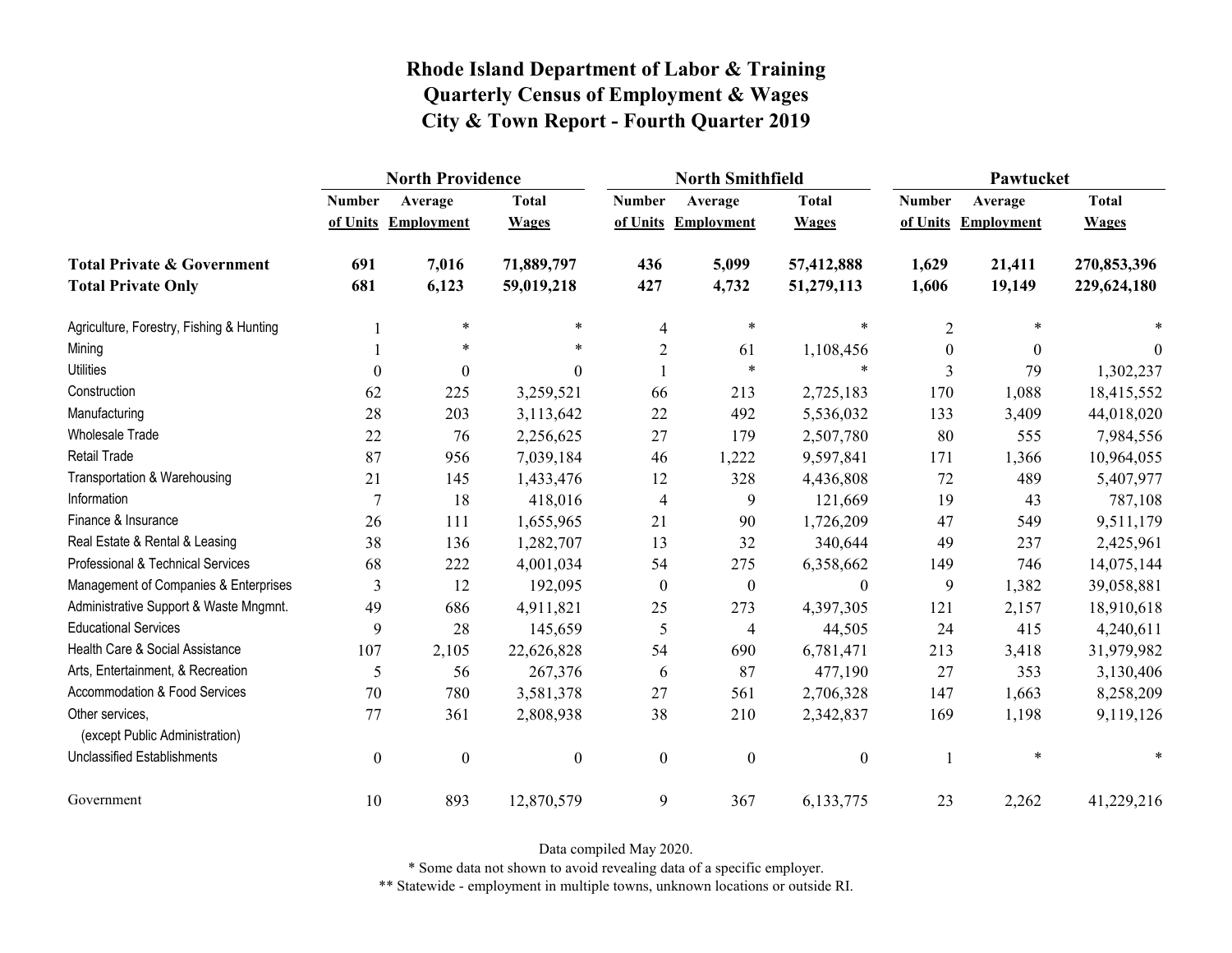|                                                   | Portsmouth       |                     |                  |               | Providence          |               | <b>Richmond</b>  |                     |              |
|---------------------------------------------------|------------------|---------------------|------------------|---------------|---------------------|---------------|------------------|---------------------|--------------|
|                                                   | <b>Number</b>    | Average             | <b>Total</b>     | <b>Number</b> | Average             | <b>Total</b>  | <b>Number</b>    | Average             | <b>Total</b> |
|                                                   |                  | of Units Employment | <b>Wages</b>     |               | of Units Employment | <b>Wages</b>  |                  | of Units Employment | <b>Wages</b> |
| <b>Total Private &amp; Government</b>             | 562              | 6,422               | 94,637,966       | 6,109         | 116,939             | 1,851,045,372 | 165              | 2,064               | 23,280,306   |
| <b>Total Private Only</b>                         | 546              | 5,649               | 84,799,677       | 6,003         | 100,889             | 1,545,832,545 | 157              | 1,377               | 12,825,709   |
| Agriculture, Forestry, Fishing & Hunting          | 12               | 52                  | 363,736          | 4             | 39                  | 396,621       | 8                | 50                  | 704,798      |
| Mining                                            | $\mathbf{0}$     | $\theta$            | $\theta$         | $\theta$      | $\theta$            | $\Omega$      |                  | 22                  | 291,901      |
| <b>Utilities</b>                                  |                  | 4                   | 20,486           | 8             | 487                 | 14,849,402    | $\theta$         | $\boldsymbol{0}$    | $\mathbf{0}$ |
| Construction                                      | 79               | 427                 | 6,141,368        | 310           | 2,737               | 58,475,402    | 26               | 114                 | 1,517,189    |
| Manufacturing                                     | 21               | 1,505               | 34,312,865       | 215           | 3,570               | 44,735,945    | 4                | 90                  | 932,269      |
| Wholesale Trade                                   | 31               | 116                 | 2,822,305        | 229           | 2,886               | 57,172,312    | 6                | 66                  | 1,033,127    |
| Retail Trade                                      | 55               | 581                 | 6,396,020        | 650           | 7,130               | 51,248,365    | 23               | 295                 | 2,299,569    |
| Transportation & Warehousing                      | 7                | 99                  | 852,508          | 128           | 969                 | 10,722,471    | 4                | 121                 | 811,197      |
| Information                                       | 15               | 51                  | 1,134,408        | 130           | 1,592               | 25,207,530    | 2                | 3                   | 94,784       |
| Finance & Insurance                               | 21               | 193                 | 4,959,288        | 318           | 4,396               | 137,860,309   | 6                | 51                  | 623,418      |
| Real Estate & Rental & Leasing                    | 17               | 35                  | 611,192          | 195           | 1,676               | 23,200,872    | $\boldsymbol{0}$ | $\boldsymbol{0}$    | $\Omega$     |
| Professional & Technical Services                 | 71               | 143                 | 3,165,007        | 1,046         | 6,943               | 182,043,743   | 15               | 103                 | 1,579,662    |
| Management of Companies & Enterprises             | 4                | 5                   | 154,823          | 42            | 2,778               | 71,262,584    | $\boldsymbol{0}$ | $\boldsymbol{0}$    | $\Omega$     |
| Administrative Support & Waste Mngmnt.            | 37               | 327                 | 2,616,921        | 398           | 7,588               | 73,206,262    | 11               | 75                  | 803,945      |
| <b>Educational Services</b>                       | 18               | 287                 | 3,451,692        | 162           | 13,151              | 199,146,140   | $\boldsymbol{0}$ | $\boldsymbol{0}$    | $\Omega$     |
| Health Care & Social Assistance                   | 49               | 976                 | 11,888,342       | 770           | 29,132              | 478,115,646   | 10               | 37                  | 364,396      |
| Arts, Entertainment, & Recreation                 | 11               | 113                 | 1,096,360        | 75            | 1,149               | 11,341,654    | 6                | 94                  | 396,091      |
| Accommodation & Food Services                     | 44               | 547                 | 2,976,952        | 641           | 10,531              | 64,922,236    | 19               | 223                 | 1,128,322    |
| Other services,<br>(except Public Administration) | 53               | 187                 | 1,835,404        | 678           | 4,131               | 41,883,739    | 16               | 33                  | 245,041      |
| <b>Unclassified Establishments</b>                | $\boldsymbol{0}$ | $\boldsymbol{0}$    | $\boldsymbol{0}$ | 4             | 4                   | 41,312        | $\boldsymbol{0}$ | $\boldsymbol{0}$    | $\theta$     |
| Government                                        | 16               | 772                 | 9,838,289        | 106           | 16,050              | 305,212,827   | 8                | 687                 | 10,454,597   |

Data compiled May 2020.

\* Some data not shown to avoid revealing data of a specific employer.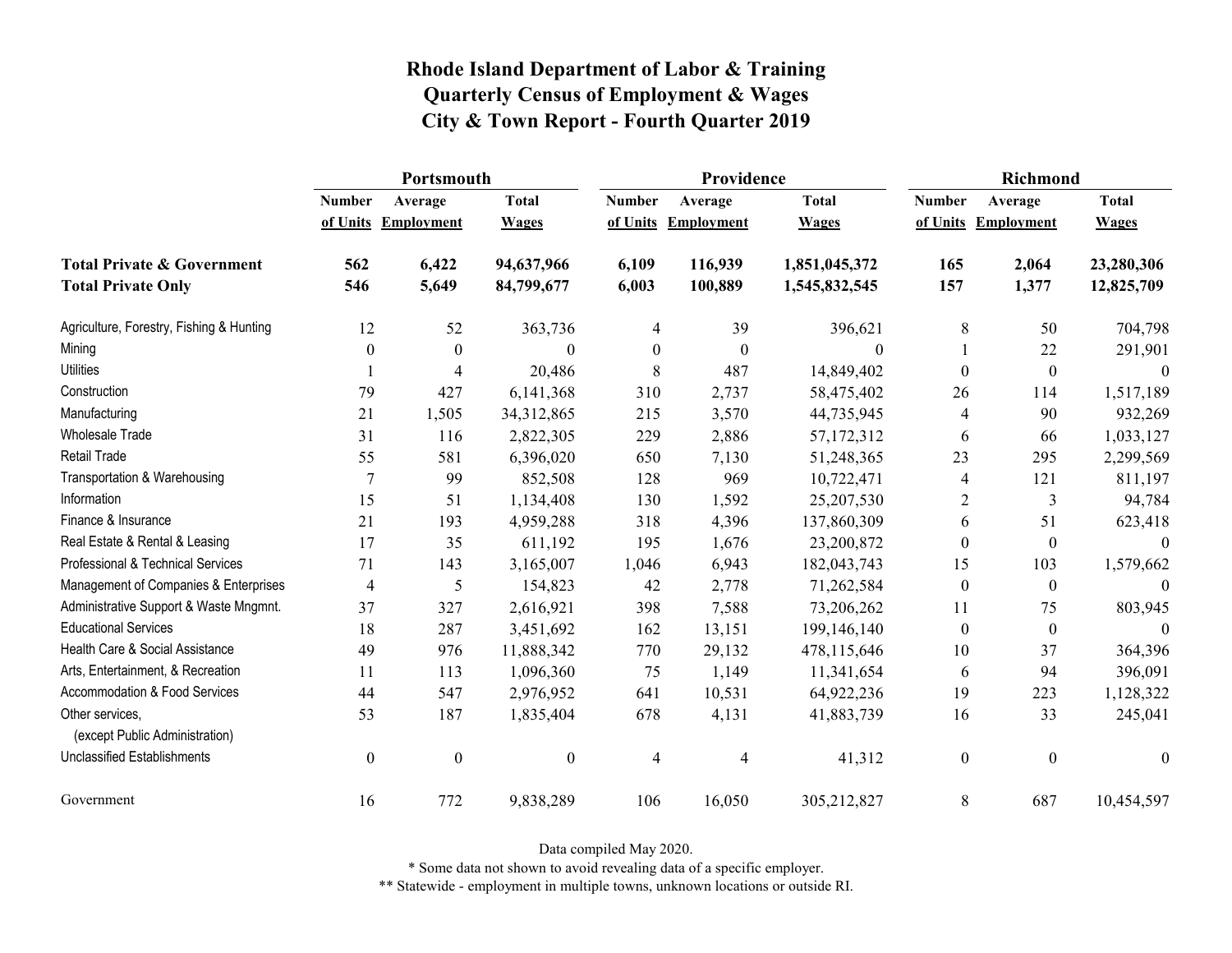|                                                   | <b>Scituate</b>  |                     |                  |                  | <b>Smithfield</b>   |                  | <b>South Kingstown</b> |                     |                  |
|---------------------------------------------------|------------------|---------------------|------------------|------------------|---------------------|------------------|------------------------|---------------------|------------------|
|                                                   | <b>Number</b>    | Average             | <b>Total</b>     | <b>Number</b>    | Average             | <b>Total</b>     | <b>Number</b>          | Average             | <b>Total</b>     |
|                                                   |                  | of Units Employment | <b>Wages</b>     |                  | of Units Employment | <b>Wages</b>     |                        | of Units Employment | <b>Wages</b>     |
| <b>Total Private &amp; Government</b>             | 295              | 1,823               | 22,032,564       | 900              | 15,272              | 330,308,325      | 1,069                  | 14,152              | 193,517,432      |
| <b>Total Private Only</b>                         | 283              | 1,229               | 11,719,624       | 886              | 14,618              | 319,776,257      | 1,047                  | 10,453              | 125,063,649      |
| Agriculture, Forestry, Fishing & Hunting          | 7                | 41                  | 321,140          | 4                | 18                  | 103,182          | 19                     | 112                 | 1,018,105        |
| Mining                                            | $\theta$         | $\mathbf{0}$        | $\boldsymbol{0}$ |                  | 24                  | 252,336          |                        | 17                  | 241,989          |
| <b>Utilities</b>                                  |                  | $\ast$              | $\ast$           | $\boldsymbol{0}$ | $\boldsymbol{0}$    | $\boldsymbol{0}$ | $\overline{2}$         | 12                  | 182,532          |
| Construction                                      | 74               | 272                 | 3,485,962        | 119              | 1,068               | 20,721,686       | 139                    | 480                 | 6,493,586        |
| Manufacturing                                     | 10               | 13                  | 183,095          | 60               | 1,063               | 16,652,830       | 35                     | 576                 | 13,770,486       |
| Wholesale Trade                                   | 13               | 28                  | 366,466          | 48               | 703                 | 15,444,496       | 57                     | 507                 | 10,838,705       |
| Retail Trade                                      | 20               | 200                 | 1,550,435        | 103              | 1,914               | 13,595,243       | 101                    | 1,248               | 11,499,903       |
| Transportation & Warehousing                      | 16               | 60                  | 744,776          | 17               | 134                 | 2,442,119        | 10                     | 156                 | 1,648,241        |
| Information                                       | 3                | 23                  | 104,555          | 10               | 163                 | 3,059,136        | 20                     | 121                 | 2,503,904        |
| Finance & Insurance                               | 10               | 16                  | 216,654          | 46               | 3,254               | 161,525,624      | 33                     | 332                 | 5,914,113        |
| Real Estate & Rental & Leasing                    | $\overline{7}$   | 12                  | 164,543          | 24               | 116                 | 2,671,604        | 31                     | 280                 | 1,720,658        |
| Professional & Technical Services                 | 30               | 88                  | 1,507,381        | 131              | 665                 | 21,127,263       | 118                    | 357                 | 7,392,801        |
| Management of Companies & Enterprises             | $\theta$         | $\theta$            | $\boldsymbol{0}$ | 5                | 243                 | 11,876,898       | 7                      | 23                  | 424,942          |
| Administrative Support & Waste Mngmnt.            | 20               | 40                  | 486,005          | 60               | 504                 | 6,881,766        | 93                     | 351                 | 4,130,893        |
| <b>Educational Services</b>                       |                  | $\star$             | $\ast$           | 10               | 981                 | 15,877,977       | 21                     | 408                 | 3,839,073        |
| Health Care & Social Assistance                   | 26               | 103                 | 674,390          | 77               | 1,449               | 12,231,723       | 124                    | 3,073               | 37,657,684       |
| Arts, Entertainment, & Recreation                 | $\mathbf{2}$     | 29                  | 115,811          | 17               | 102                 | 657,890          | 31                     | 205                 | 1,490,119        |
| Accommodation & Food Services                     | 18               | 228                 | 1,099,240        | 82               | 1,568               | 8,272,567        | 102                    | 1,598               | 8,757,947        |
| Other services,<br>(except Public Administration) | 25               | 74                  | 625,135          | $70\,$           | 645                 | 6,360,855        | 102                    | 595                 | 5,537,968        |
| <b>Unclassified Establishments</b>                | $\boldsymbol{0}$ | $\boldsymbol{0}$    | $\boldsymbol{0}$ | $\overline{2}$   | 6                   | 21,062           |                        | $\boldsymbol{0}$    | $\boldsymbol{0}$ |
| Government                                        | 12               | 594                 | 10,312,940       | 14               | 654                 | 10,532,068       | 22                     | 3,699               | 68,453,783       |

Data compiled May 2020.

\* Some data not shown to avoid revealing data of a specific employer.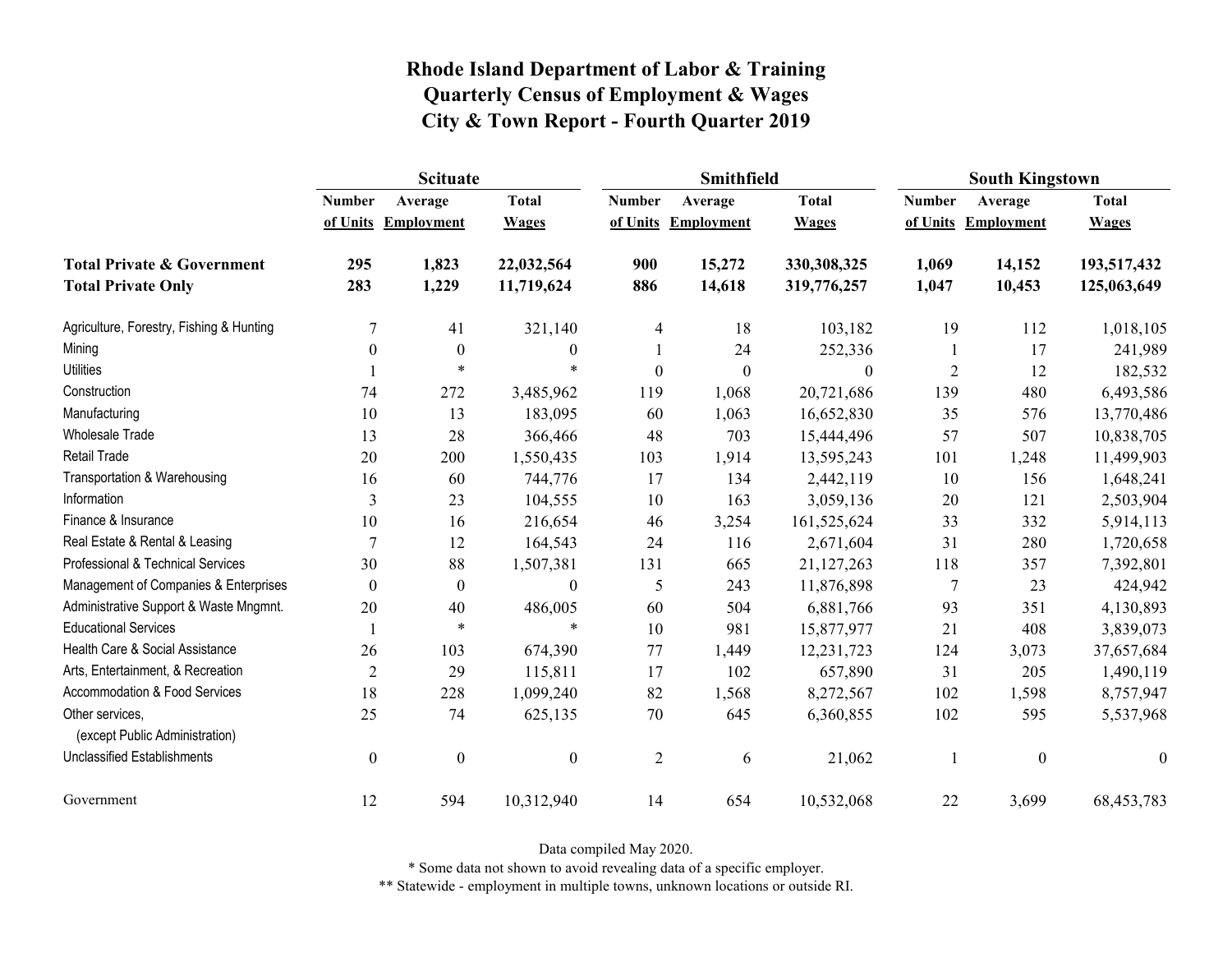|                                                   | <b>Tiverton</b>  |                     |                  |                  | Warren              |                  | Warwick        |                     |              |
|---------------------------------------------------|------------------|---------------------|------------------|------------------|---------------------|------------------|----------------|---------------------|--------------|
|                                                   | <b>Number</b>    | Average             | <b>Total</b>     | <b>Number</b>    | Average             | <b>Total</b>     | <b>Number</b>  | Average             | <b>Total</b> |
|                                                   |                  | of Units Employment | <b>Wages</b>     |                  | of Units Employment | <b>Wages</b>     |                | of Units Employment | <b>Wages</b> |
| <b>Total Private &amp; Government</b>             | 411              | 3,406               | 35,719,886       | 401              | 3,643               | 40,737,846       | 3,201          | 48,988              | 644,533,745  |
| <b>Total Private Only</b>                         | 399              | 2,882               | 28, 222, 272     | 394              | 3,481               | 38,375,564       | 3,169          | 45,113              | 575,011,317  |
| Agriculture, Forestry, Fishing & Hunting          | 6                | 23                  | 136,113          | $\overline{2}$   | $\ast$              | $\ast$           | 12             | 55                  | 446,407      |
| Mining                                            | $\theta$         | $\boldsymbol{0}$    | $\Omega$         | $\boldsymbol{0}$ | $\mathbf{0}$        | $\boldsymbol{0}$ | $\theta$       | $\Omega$            | $\theta$     |
| <b>Utilities</b>                                  | 3                | 24                  | 522,357          | $\boldsymbol{0}$ | $\boldsymbol{0}$    | $\boldsymbol{0}$ | $\theta$       | $\boldsymbol{0}$    | $\theta$     |
| Construction                                      | 54               | 211                 | 2,807,479        | 49               | 140                 | 1,989,958        | 293            | 2,454               | 48,580,725   |
| Manufacturing                                     | 17               | 108                 | 995,470          | 34               | 743                 | 9,997,004        | 119            | 2,818               | 50,136,942   |
| <b>Wholesale Trade</b>                            | 24               | 108                 | 1,482,377        | 19               | 120                 | 2,244,841        | 198            | 1,817               | 28,885,032   |
| Retail Trade                                      | 61               | 601                 | 6,573,759        | 44               | 296                 | 3,865,945        | 376            | 7,544               | 61,348,661   |
| Transportation & Warehousing                      | 9                | 66                  | 475,697          | $\overline{2}$   | 99                  | 911,221          | $72\,$         | 2,808               | 30,438,168   |
| Information                                       |                  | $\boldsymbol{0}$    | $\theta$         | 3                | 34                  | 557,985          | 31             | 371                 | 5,099,617    |
| Finance & Insurance                               | 14               | 54                  | 822,954          | 12               | 180                 | 2,480,740        | 202            | 2,562               | 51,708,361   |
| Real Estate & Rental & Leasing                    | 6                | 9                   | 170,414          | 10               | 37                  | 322,444          | 130            | 1,204               | 13,893,347   |
| Professional & Technical Services                 | 46               | 82                  | 1,678,823        | 42               | 227                 | 3,691,200        | 423            | 1,868               | 32,011,936   |
| Management of Companies & Enterprises             | $\mathbf{1}$     | $\overline{c}$      | 46,659           | $\overline{2}$   | $\ast$              | $\ast$           | 21             | 1,574               | 30,786,096   |
| Administrative Support & Waste Mngmnt.            | 35               | 79                  | 862,728          | 31               | 157                 | 1,333,279        | 241            | 2,802               | 26,844,233   |
| <b>Educational Services</b>                       | 5                | 26                  | 134,679          | 5                | 98                  | 1,004,334        | 45             | 603                 | 6,380,774    |
| Health Care & Social Assistance                   | 30               | 397                 | 3,813,648        | 37               | 483                 | 5,217,273        | 401            | 8,795               | 139,690,698  |
| Arts, Entertainment, & Recreation                 | 6                | 22                  | 153,576          | 8                | 60                  | 376,471          | 39             | 607                 | 3,365,834    |
| Accommodation & Food Services                     | 35               | 955                 | 6,771,932        | 46               | 588                 | 2,470,981        | 259            | 5,478               | 30,398,907   |
| Other services,<br>(except Public Administration) | 46               | 118                 | 773,607          | 48               | 211                 | 1,744,478        | 305            | 1,751               | 14,954,468   |
| <b>Unclassified Establishments</b>                | $\boldsymbol{0}$ | $\boldsymbol{0}$    | $\boldsymbol{0}$ | $\boldsymbol{0}$ | $\boldsymbol{0}$    | $\boldsymbol{0}$ | $\overline{2}$ | 3                   | 41,111       |
| Government                                        | 12               | 524                 | 7,497,614        | $\tau$           | 162                 | 2,362,282        | 32             | 3,875               | 69,522,428   |

Data compiled May 2020.

\* Some data not shown to avoid revealing data of a specific employer.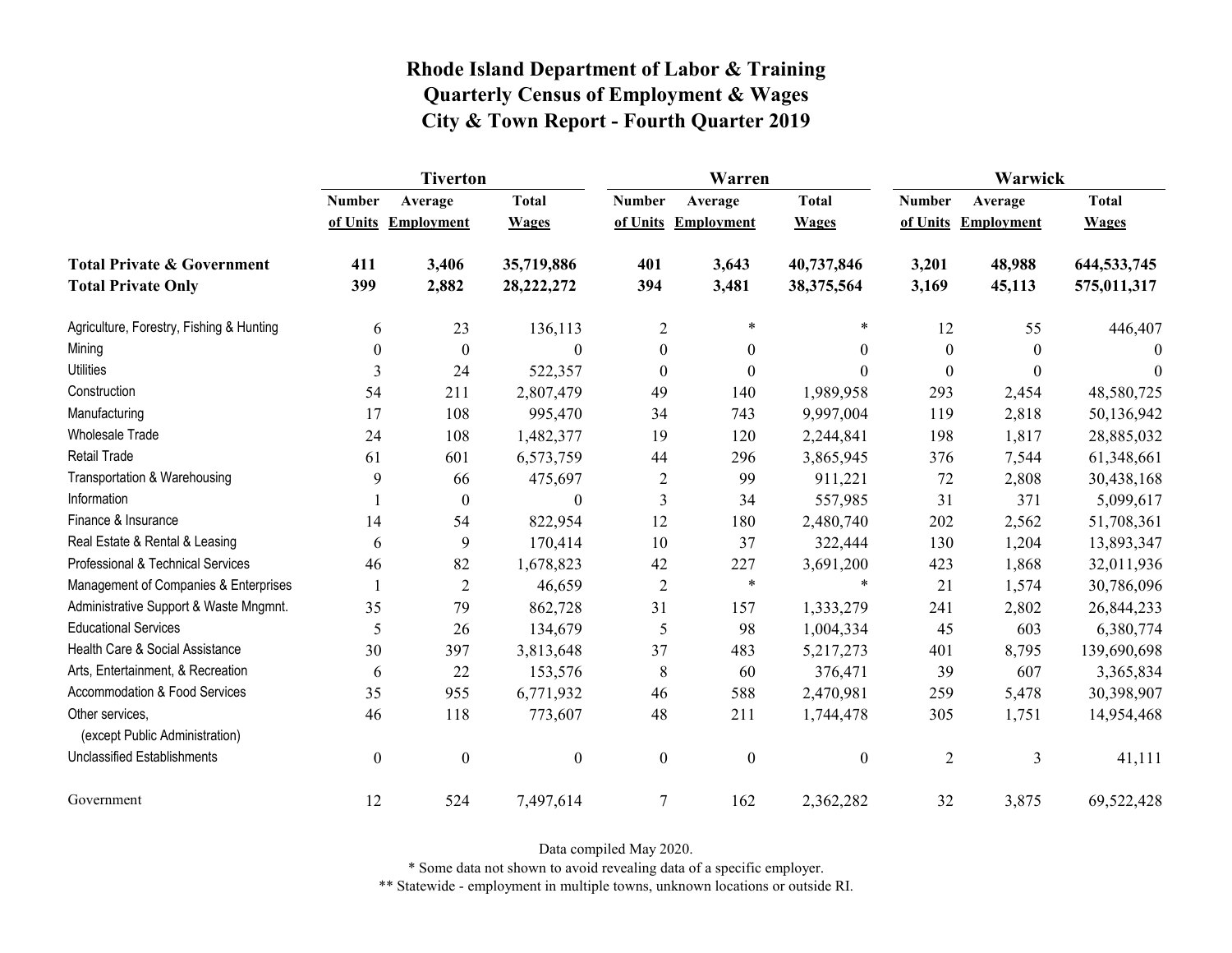|                                                   | <b>West Greenwich</b> |                     |                  | <b>West Warwick</b> |                     |                  | Westerly         |                     |              |
|---------------------------------------------------|-----------------------|---------------------|------------------|---------------------|---------------------|------------------|------------------|---------------------|--------------|
|                                                   | <b>Number</b>         | Average             | <b>Total</b>     | <b>Number</b>       | Average             | <b>Total</b>     | <b>Number</b>    | Average             | <b>Total</b> |
|                                                   |                       | of Units Employment | <b>Wages</b>     |                     | of Units Employment | <b>Wages</b>     |                  | of Units Employment | <b>Wages</b> |
| <b>Total Private &amp; Government</b>             | 242                   | 3,368               | 59,204,207       | 605                 | 8,061               | 105,795,834      | 921              | 9,493               | 107,377,957  |
| <b>Total Private Only</b>                         | 232                   | 2,959               | 53,389,881       | 590                 | 7,011               | 89,489,672       | 902              | 8,453               | 92,856,587   |
| Agriculture, Forestry, Fishing & Hunting          |                       | 3                   | 22,695           |                     | 6                   | 25,270           | $\overline{2}$   | 6                   | 58,446       |
| Mining                                            |                       | 4                   | 82,925           | $\boldsymbol{0}$    | $\mathbf{0}$        | $\theta$         |                  | 10                  | 150,860      |
| <b>Utilities</b>                                  | $\boldsymbol{0}$      | $\theta$            | $\mathbf{0}$     |                     | 6                   | 83,941           |                  | 8                   | 330,810      |
| Construction                                      | 40                    | 156                 | 2,559,449        | 71                  | 428                 | 5,866,057        | 93               | 389                 | 6,230,196    |
| Manufacturing                                     | 11                    | 928                 | 23,651,103       | 26                  | 1,327               | 18,475,069       | 28               | 637                 | 9,517,527    |
| <b>Wholesale Trade</b>                            | 12                    | 238                 | 4,591,294        | 25                  | 347                 | 8,935,193        | 38               | 96                  | 1,794,791    |
| Retail Trade                                      | 13                    | 100                 | 828,516          | 84                  | 984                 | 10,841,194       | 139              | 2,040               | 16,157,289   |
| Transportation & Warehousing                      | $\,$ $\,$             | 228                 | 2,849,848        | 12                  | 379                 | 5,668,857        | 13               | 68                  | 845,082      |
| Information                                       | 4                     | 12                  | 734,004          | 14                  | 697                 | 12,437,783       | 13               | 91                  | 1,265,152    |
| Finance & Insurance                               | 10                    | 15                  | 232,921          | 18                  | 77                  | 1,340,139        | 33               | 204                 | 3,931,330    |
| Real Estate & Rental & Leasing                    | 9                     | 133                 | 2,384,556        | 22                  | 64                  | 707,967          | 21               | 69                  | 1,024,158    |
| Professional & Technical Services                 | 41                    | 473                 | 10,465,048       | 60                  | 210                 | 3,425,427        | 86               | 253                 | 3,436,438    |
| Management of Companies & Enterprises             | $\overline{2}$        | 16                  | 131,669          | $\overline{2}$      | 154                 | 3,209,363        | 5                | 260                 | 5,946,812    |
| Administrative Support & Waste Mngmnt.            | 27                    | 164                 | 1,655,193        | 41                  | 306                 | 2,454,343        | 60               | 212                 | 1,785,844    |
| <b>Educational Services</b>                       |                       | 33                  | 340,607          | 6                   | 35                  | 191,356          | 8                | 48                  | 469,427      |
| Health Care & Social Assistance                   | 21                    | 107                 | 817,923          | 62                  | 903                 | 9,435,178        | 109              | 1,854               | 24,310,439   |
| Arts, Entertainment, & Recreation                 | $\overline{3}$        | 48                  | 182,591          | $\overline{7}$      | 24                  | 173,738          | 39               | 475                 | 3,839,348    |
| Accommodation & Food Services                     | 19                    | 277                 | 1,666,317        | 61                  | 725                 | 3,374,748        | 120              | 1,395               | 9,179,976    |
| Other services,<br>(except Public Administration) | 9                     | 23                  | 193,222          | 77                  | 339                 | 2,844,049        | 93               | 340                 | 2,582,662    |
| <b>Unclassified Establishments</b>                | $\boldsymbol{0}$      | $\boldsymbol{0}$    | $\boldsymbol{0}$ | $\boldsymbol{0}$    | $\boldsymbol{0}$    | $\boldsymbol{0}$ | $\boldsymbol{0}$ | $\boldsymbol{0}$    | $\theta$     |
| Government                                        | 10                    | 410                 | 5,814,326        | 15                  | 1,050               | 16,306,162       | 19               | 1,041               | 14,521,370   |

Data compiled May 2020.

\* Some data not shown to avoid revealing data of a specific employer.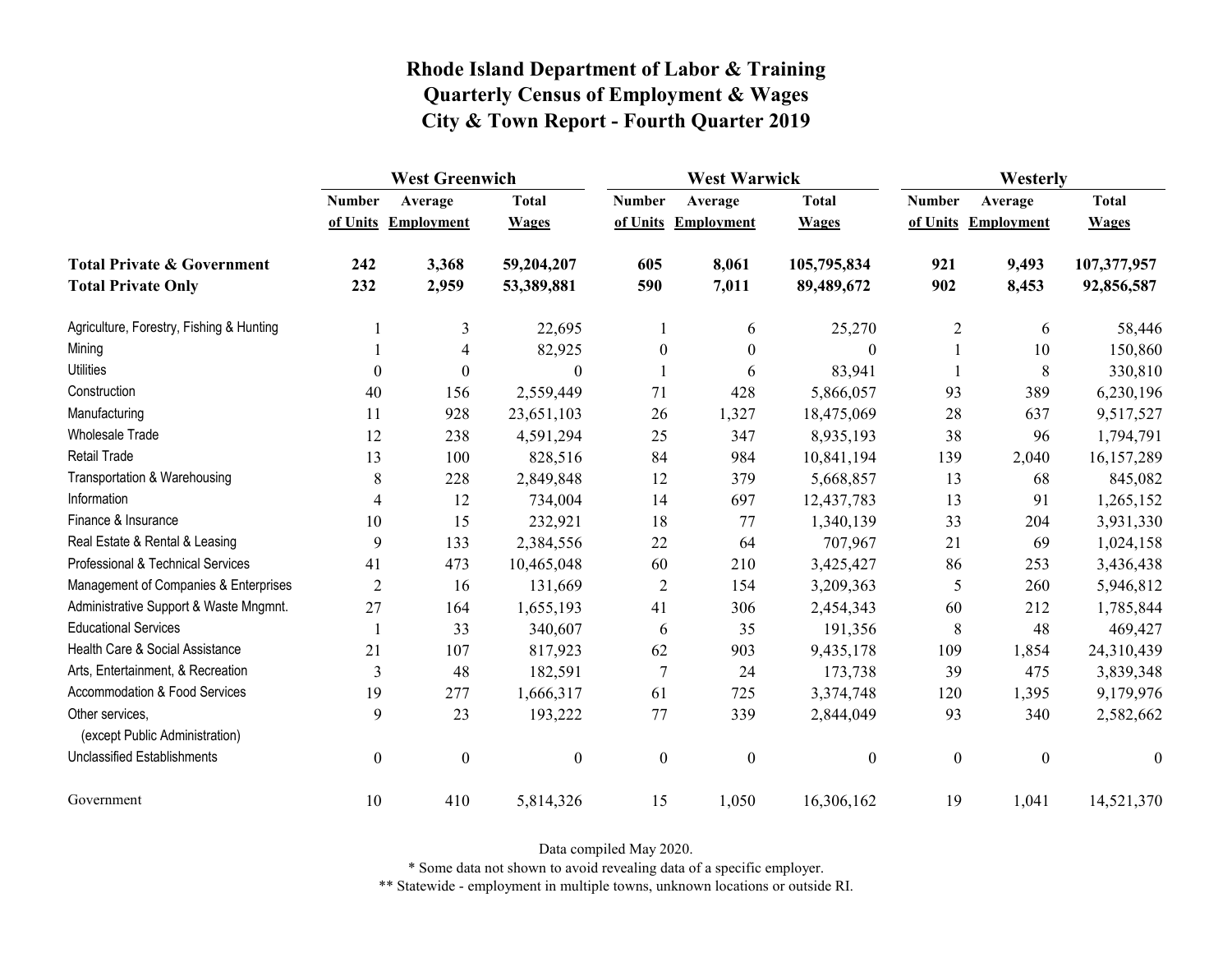|                                          |                  | Woonsocket        |                  | Statewide **     |                   |              |  |  |
|------------------------------------------|------------------|-------------------|------------------|------------------|-------------------|--------------|--|--|
|                                          | <b>Number</b>    | Average           | <b>Total</b>     | <b>Number</b>    | Average           | <b>Total</b> |  |  |
|                                          | of Units         | <b>Employment</b> | <b>Wages</b>     | of Units         | <b>Employment</b> | <b>Wages</b> |  |  |
| <b>Total Private &amp; Government</b>    | 921              | 14,022            | 215,740,832      | 4,748            | 10,744            | 239,762,858  |  |  |
| <b>Total Private Only</b>                | 904              | 12,415            | 193,182,368      | 4,721            | 10,606            | 235,661,995  |  |  |
| Agriculture, Forestry, Fishing & Hunting | $\boldsymbol{0}$ | $\boldsymbol{0}$  | 0                | 3                | $\star$           | $\ast$       |  |  |
| Mining                                   | $\boldsymbol{0}$ | $\boldsymbol{0}$  | $\boldsymbol{0}$ | $\boldsymbol{0}$ | $\mathbf{0}$      | $\theta$     |  |  |
| <b>Utilities</b>                         | $\overline{2}$   | 18                | 287,754          | 9                | 6                 | 168,058      |  |  |
| Construction                             | 73               | 341               | 4,647,846        | 256              | 884               | 16,487,210   |  |  |
| Manufacturing                            | 55               | 952               | 12,881,369       | 83               | 117               | 3,194,574    |  |  |
| <b>Wholesale Trade</b>                   | 39               | 320               | 6,780,988        | 1,189            | 2,225             | 65,775,435   |  |  |
| Retail Trade                             | 112              | 1,373             | 18,374,146       | 135              | 240               | 4,574,580    |  |  |
| Transportation & Warehousing             | 21               | 569               | 5,299,856        | 68               | 357               | 4,498,232    |  |  |
| Information                              | 9                | 32                | 223,382          | 210              | 489               | 12,991,680   |  |  |
| Finance & Insurance                      | 26               | 116               | 1,524,850        | 217              | 705               | 19,208,670   |  |  |
| Real Estate & Rental & Leasing           | 36               | 121               | 3,078,304        | 64               | 156               | 1,745,790    |  |  |
| Professional & Technical Services        | 151              | 485               | 16,202,574       | 1,255            | 2,224             | 61,035,195   |  |  |
| Management of Companies & Enterprises    | 14               | 2,557             | 70,384,474       | 51               | 202               | 3,487,008    |  |  |
| Administrative Support & Waste Mngmnt.   | 55               | 352               | 4,565,075        | 575              | 2,125             | 28,556,524   |  |  |
| <b>Educational Services</b>              | 12               | 405               | 3,955,422        | 126              | 194               | 2,684,156    |  |  |
| Health Care & Social Assistance          | 125              | 3,384             | 37,601,599       | 120              | 229               | 4,103,800    |  |  |
| Arts, Entertainment, & Recreation        | $\overline{7}$   | 107               | 653,938          | 44               | 49                | 876,036      |  |  |
| Accommodation & Food Services            | 87               | 941               | 4,525,568        | 52               | 116               | 1,189,485    |  |  |
| Other services,                          | 80               | 343               | 2,195,223        | 171              | 215               | 3,345,672    |  |  |
| (except Public Administration)           |                  |                   |                  |                  |                   |              |  |  |
| <b>Unclassified Establishments</b>       | $\boldsymbol{0}$ | $\boldsymbol{0}$  | $\boldsymbol{0}$ | 93               | 71                | 1,720,837    |  |  |
| Government                               | 17               | 1,606             | 22,558,464       | 27               | 138               | 4,100,863    |  |  |

Data compiled May 2020.

\* Some data not shown to avoid revealing data of a specific employer.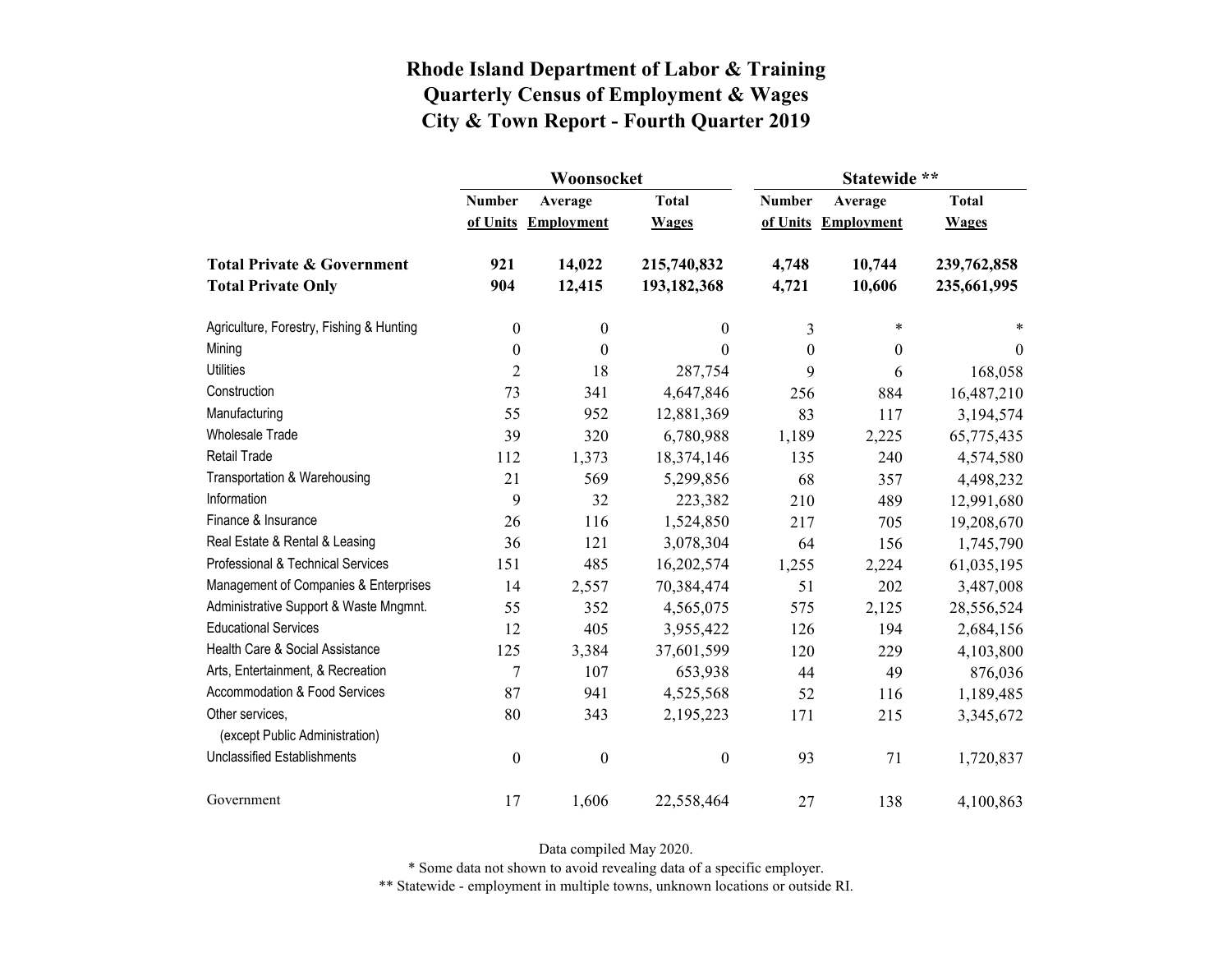|                                                   |                  | <b>Bristol County</b> |                  |                | <b>Kent County</b>  | <b>Newport C</b> |                |                   |
|---------------------------------------------------|------------------|-----------------------|------------------|----------------|---------------------|------------------|----------------|-------------------|
|                                                   | <b>Number</b>    | Average               | <b>Total</b>     | <b>Number</b>  | Average             | <b>Total</b>     | <b>Number</b>  | Average           |
|                                                   |                  | of Units Employment   | <b>Wages</b>     |                | of Units Employment | <b>Wages</b>     | of Units       | <b>Employment</b> |
| <b>Total Private &amp; Government</b>             | 1,598            | 14,104                | 165,891,028      | 5,646          | 76,886              | 1,006,196,479    | 3,423          | 41,472            |
| <b>Total Private Only</b>                         | 1,563            | 11,998                | 132,823,846      | 5,560          | 69,630              | 885,709,234      | 3,325          | 32,951            |
| Agriculture, Forestry, Fishing & Hunting          | 5                | $\ast$                | $\ast$           | 20             | 85                  | 657,537          | 42             | 247               |
| Mining                                            | $\theta$         | $\overline{0}$        | $\boldsymbol{0}$ |                | $\overline{4}$      | 82,925           | $\overline{2}$ |                   |
| <b>Utilities</b>                                  |                  | $\ast$                | $\ast$           | $\overline{4}$ | 30                  | 522,466          | 6              | 45                |
| Construction                                      | 188              | 650                   | 9,603,623        | 578            | 3,746               | 66,499,634       | 335            | 1,642             |
| Manufacturing                                     | 101              | 1,592                 | 22,575,967       | 221            | 5,837               | 107,771,311      | 96             | 2,316             |
| <b>Wholesale Trade</b>                            | 98               | 338                   | 7,752,104        | 324            | 2,899               | 54,662,190       | 157            | 544               |
| Retail Trade                                      | 135              | 1,158                 | 10,396,968       | 629            | 11,278              | 94,392,500       | 412            | 4,206             |
| Transportation & Warehousing                      | $\,$ 8 $\,$      | 108                   | 1,039,464        | 109            | 3,655               | 40,811,206       | 71             | 551               |
| Information                                       | 31               | 83                    | 1,755,661        | 69             | 1,177               | 20,330,332       | 53             | 292               |
| Finance & Insurance                               | 63               | 400                   | 6,846,648        | 314            | 3,076               | 61,735,566       | 130            | 1,015             |
| Real Estate & Rental & Leasing                    | 44               | 125                   | 2,049,352        | 207            | 1,510               | 18,200,043       | 110            | 538               |
| Professional & Technical Services                 | 204              | 500                   | 10,594,475       | 747            | 3,526               | 65,118,388       | 487            | 3,516             |
| Management of Companies & Enterprises             | 10               | 70                    | 973,390          | 37             | 2,149               | 43,221,081       | 21             | 512               |
| Administrative Support & Waste Mngmnt.            | 108              | 451                   | 4,501,778        | 420            | 4,088               | 38,832,867       | 272            | 1,239             |
| <b>Educational Services</b>                       | 36               | 1,885                 | 19,715,788       | 78             | 1,426               | 14,860,549       | 56             | 1,266             |
| Health Care & Social Assistance                   | 176              | 1,804                 | 18,061,918       | 703            | 12,855              | 183,637,181      | 250            | 4,516             |
| Arts, Entertainment, & Recreation                 | 40               | 411                   | 3,575,633        | 66             | 784                 | 4,303,399        | 98             | 1,288             |
| Accommodation & Food Services                     | 130              | 1,665                 | 8,008,249        | 480            | 8,788               | 47,543,424       | 368            | 7,515             |
| Other services,<br>(except Public Administration) | 185              | 751                   | 5,343,568        | 551            | 2,716               | 22,485,524       | 357            | 1,697             |
| <b>Unclassified Establishments</b>                | $\boldsymbol{0}$ | $\boldsymbol{0}$      | $\boldsymbol{0}$ | $\overline{2}$ | 3                   | 41,111           | $\overline{2}$ | $\ast$            |
| Government                                        | 35               | 2,107                 | 33,067,182       | 86             | 7,256               | 120,487,245      | 98             | 8,521             |

Data compiled May 2020.

\* Some data not shown to avoid revealing data of a specific employer.